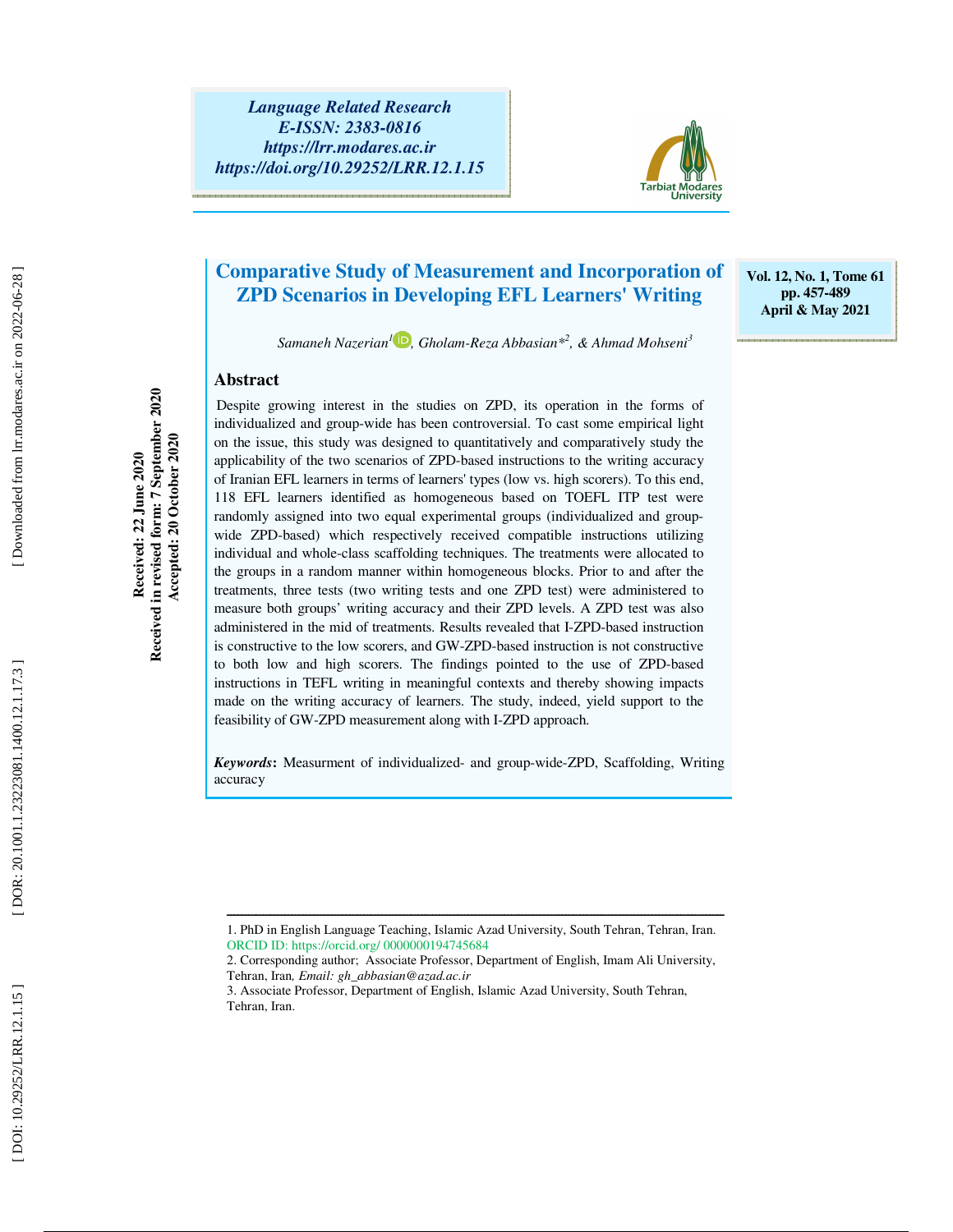#### **1. Introduction**

Vygotsky's (1978) Socio-Cultural Theory (SCT) is regarded as a major breakthrough in the field of social psychology and as a resultant in education in general and language education in particular given the significant role of sign system in social construction. SCT is based on certain macro principles mainly including developmental analysis of mental program, social basis of human cognition, scaffolding, mediated learning, and ZPD. In Vygotsky's sense, scaffolding is defined as the "role of teachers and others in supporting the learner's development and providing support structures to get to that next stage or level" (Raymond, 2000, p.176, as cited in Van Der Stuyf, 2002).

While SCT principles have been implemented as to certain skills of language ability, writing skill seems to have been left intact to some extent. While writing is one of the main and productive skills, as well as a significant requirement for EFL learners. It is the most difficult skill to master because of its difficulties in generating, organizing, and translating ideas into a readable text (Richards & Renandya, 2002). At the same time, writing is often considered as the most difficult skill to be mastered (Hapsari, 2011). Researchers (Ellis, 2003; Skehan 1998) are now in agreement that L2 proficiency, in general, and writing proficiency, in particular, are multicomponential in nature, and that their principal dimensions can be adequately and comprehensively captured by the notions of complexity, accuracy and fluency (CAF; Housen and Kuiken, 2009).

Writing accuracy refers to "the extent to which the language produced conforms to the target language norms" (Skehan & Foster, 1996, p. 232). Accuracy refers to the production of error-free language. It is estimated by considering the percentage of error-free clauses (Skehan & Foster, 1996; Skehan & Foster, 1999; Yuan & Ellis, 2004) and the percentage of correct use of target features (Crookes, 1989, as cited in Ellis, 200 ٤).

Scaffolding associates peer-and cooperative endeavor but its implementation seems unimaginable in the absence of ZPD measurement

**458**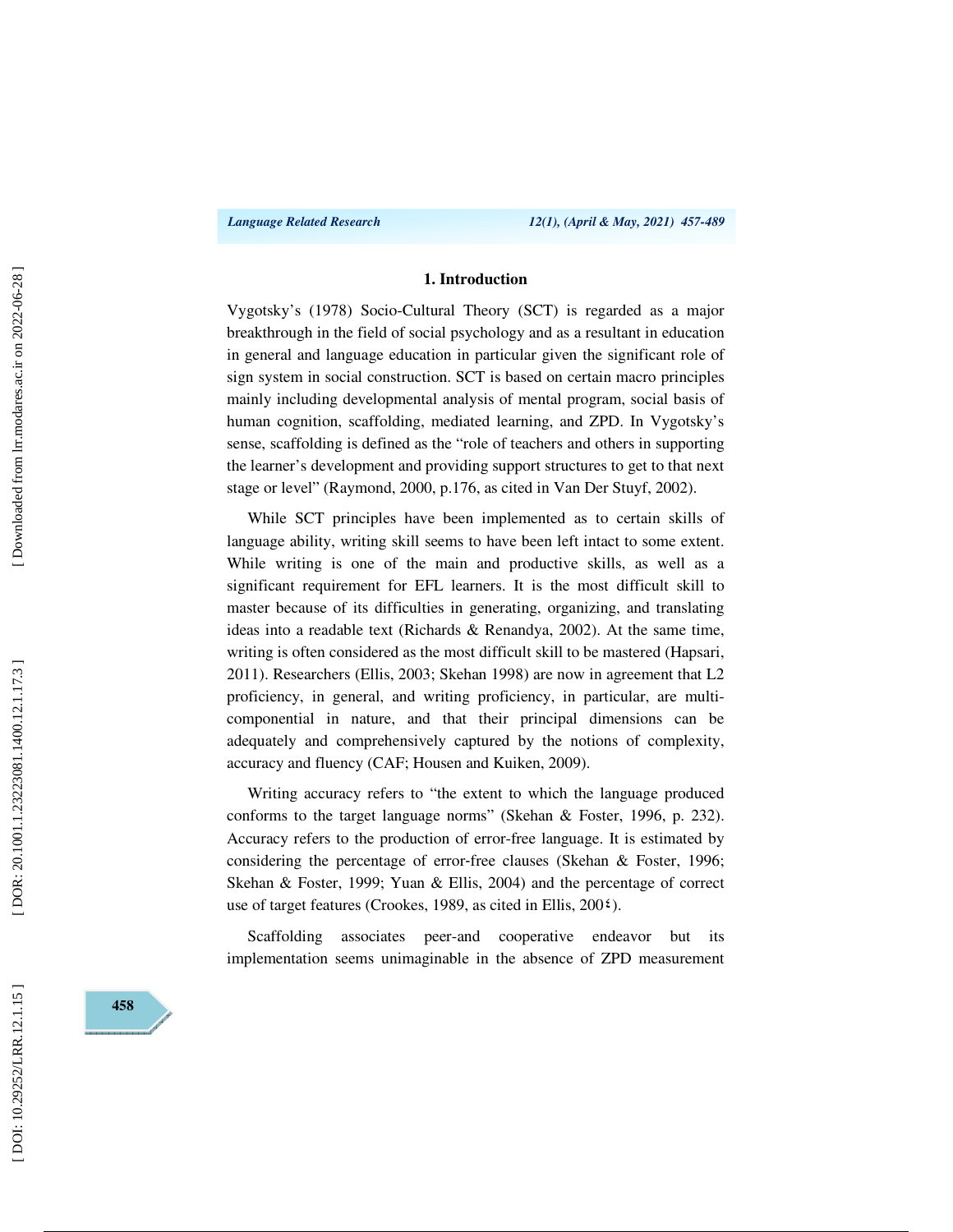and operationalization. Analogous to society, classroom setting is the combination individuals working and cooperating in a community. It is a must and, of course, to some extent more feasible to identify and probably measure one's ZPD in a bid to offer some kind of compatible education and input. Nevertheless, pure individualization may look at odd with the other principles of SCT, which is strongly in favor of socially-mediated learning and defining learning as movement along the continuum of intra-personal and inter-personal processes. Such a social, cooperative, and collaborative nature of learning and development requires an initiative to measure both I-ZPD along with GW-ZPD such that the expected mediation, scaffolding and inter-personal and intra-personal processes can be compatible and cooperative. Then, the main problem to be addressed is twofold: operationalization of the varieties of ZPD-based instruction (i.e. I-ZPD vs. GW-ZPD), and incorporation of these two varieties in teaching writing skills in relation to the learners' variables such as their proficiency level in the form of e,g, test scores.

Based on the significance of the two categories of ZDP and writing in EFL contexts on one hand and the undesirable status of the writing performance of Iranian EFL learners (Hasani and Moghadam, 2012) on the other, this very study is rationalized on the following two premises:<br>*-the interfaces between EFL learners' writing quality in terms of* 

*accuracy and the two types of ZPD-based instructions (i.e. individualized and group-wide)* 

-*these instructions' effect on enhancing writing quality (i.e. accuracy) of Iranian EFL learners in terms of learners' types (i.e. low and high scorers).* 

In order to accomplish these objectives, the present study, focusing first and foremost on measuring each target learner's I-ZPD and then on their GW-ZPD or average ZPD, and second on the feasibility and application of each ZPD scenarios in developing writing ability of Iranian EFL learners. More specifically, the following main question realized through four minor

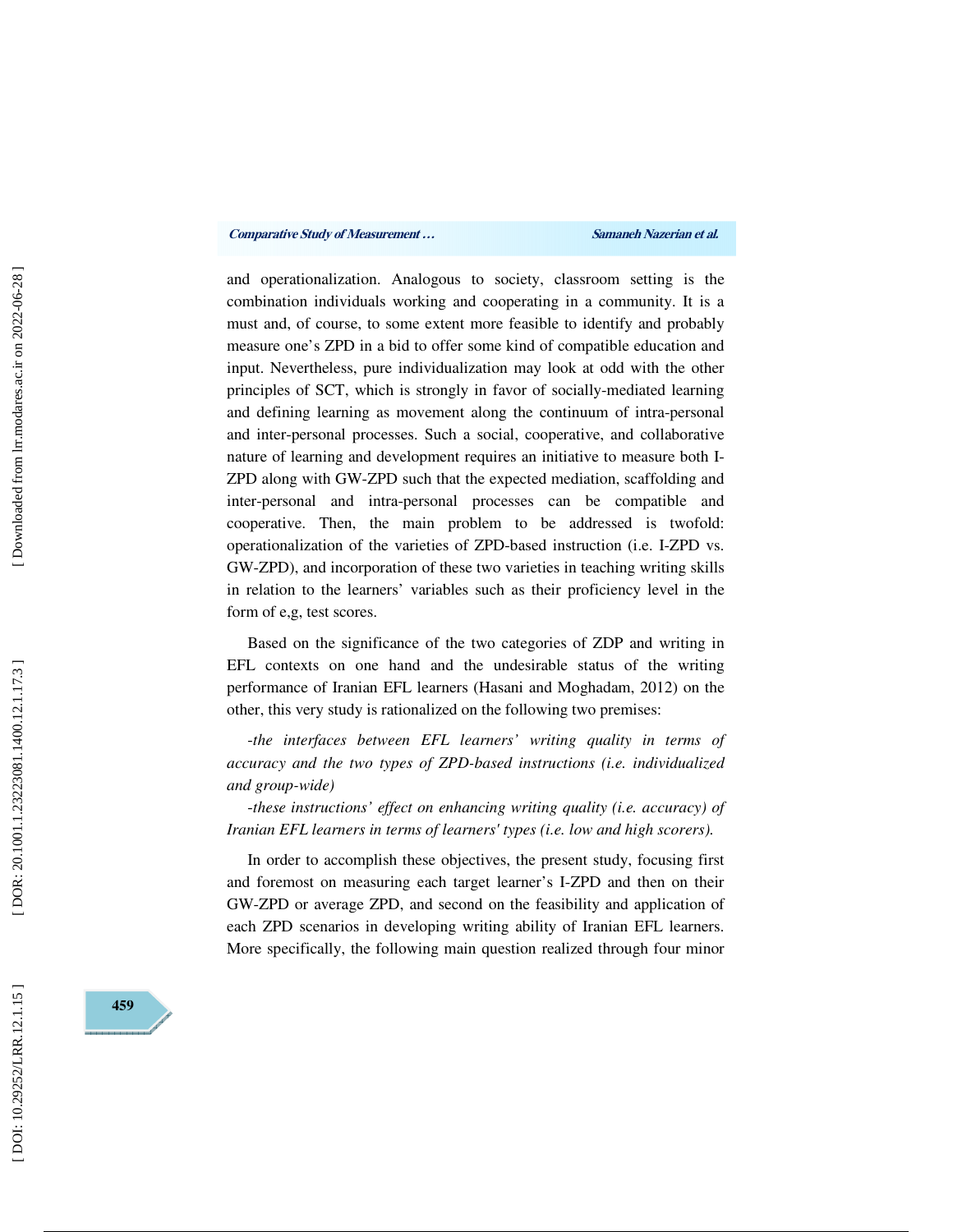ones were posed:

*1.Is there any significant difference in the effect of group-wide ZPDbased instruction and individualized ZPD-based instruction on the writing accuracy of Iranian EFL learners in terms of learners' types (low vs. high scorers)?* 

*1.1Does GW-ZPD-based instruction and I-ZPD-based instruction have different impact on the accuracy of EFL low-scored learners' writing?* 

*1.2Minor Q: Does GW-ZPD-based instruction and I-ZPD-based*  instruction have different impact on the accuracy of EFL high-scored *learners' writing?* 

*1.3Minor Q: Does GW-ZPD-based instruction have significantly different effect on low scorers compared to high scorers in developing their writing accuracy?* 

*1.4Minor Q: Does I-ZPD-based instruction have significantly different effect on low scorers compared to high scorers in developing their writing accuracy?* 

#### **2. Methodology**

The research was conducted empirically through the implementation of the pretest-treatment-posttest design. A homogeneous group of 118 undergraduate, intermediate Persian EFL learners of both genders in the age range of 18 to 22 years old majored in Translation Studies from a university in Tehran students was selected based on their performance on their TOEFL ITP .Then, three pre- and post-tests (two writing tests and a ZPD test) were administered in the first and the last sessions, respectively. The two treatment groups were formed randomly to receive two types of ZPD-based instructions (individualized and group-wide). Another ZPD-test was also administered in the sixth session of the treatment in order to study ZPD development of the two treatment groups and give them their most suitable ZPD-based instructions.

Ultimately, comparison was made between the pre- and post-tests' scores

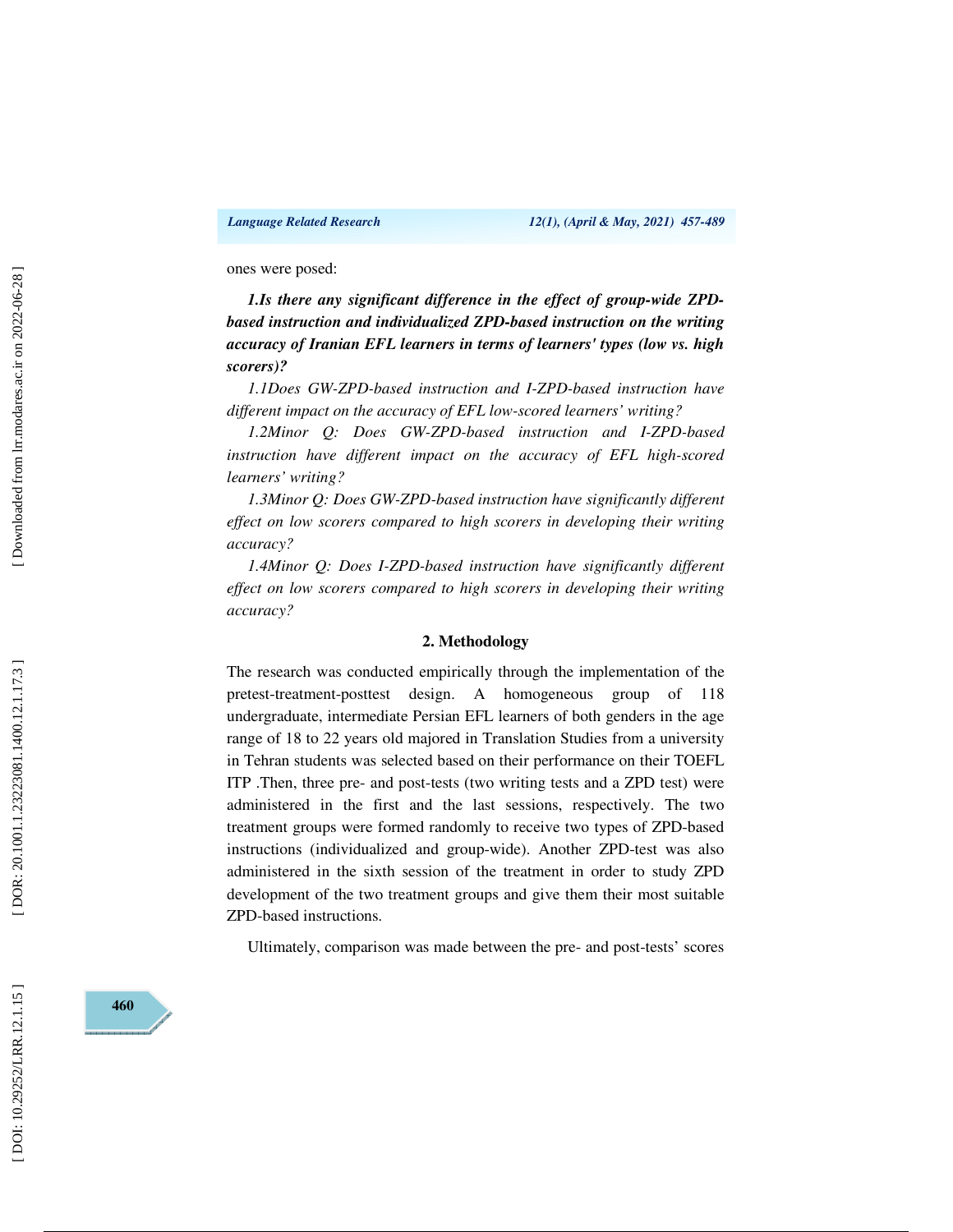of the two intact writing classes. The learners' ZPD development was measured before, after and in the mid of treatment using Raven's Standard Progressive Matrices (SPM; Raven, 1998). Their ZPD development was, indeed, assessed and analyzed on a weekly basis and a monthly basis (three times in the semester -- before, after, and in the mid of treatment) taking the advantage of Kozulin and Garb's (2002) learning potential score's (LPS) formula.

To estimate the inter-rater reliability between the two raters, a randomly selected cluster of writing papers, including 28 sets of papers, scored by the two raters. Running Pearson correlations between these score sets indicated that there were significant agreements between the scores of writing accuracy (r  $(27) = .73$ , P < .05 representing a large effect size) as provided by the two raters. As a result, the researcher employed the mean of the two scores provided by the two raters as the final score for each participant's writing performance in terms of their writing complexity, accuracy.

The treatment was applied for two consequent semesters in order to increase the intra-rater reliability of the findings. Running Pearson correlations between the score sets taken from the first and second semester's participants of the study indicated that there were significant agreements between the two sets of scores of the participants' writing performance (r  $(32) = .83$ , P < .05 representing a large effect size). As a result, the researcher employed the mean of the two sets of scores taken from the participants during the first and the second semesters as the final score for each participant's writing performance in terms of their writing accuracy.

#### **3. Results and Discussion**

Due to the non-interval nature of the data, all research questions were probed through non-parametric analysis of covariance (ANCOVA) and Friedman's test.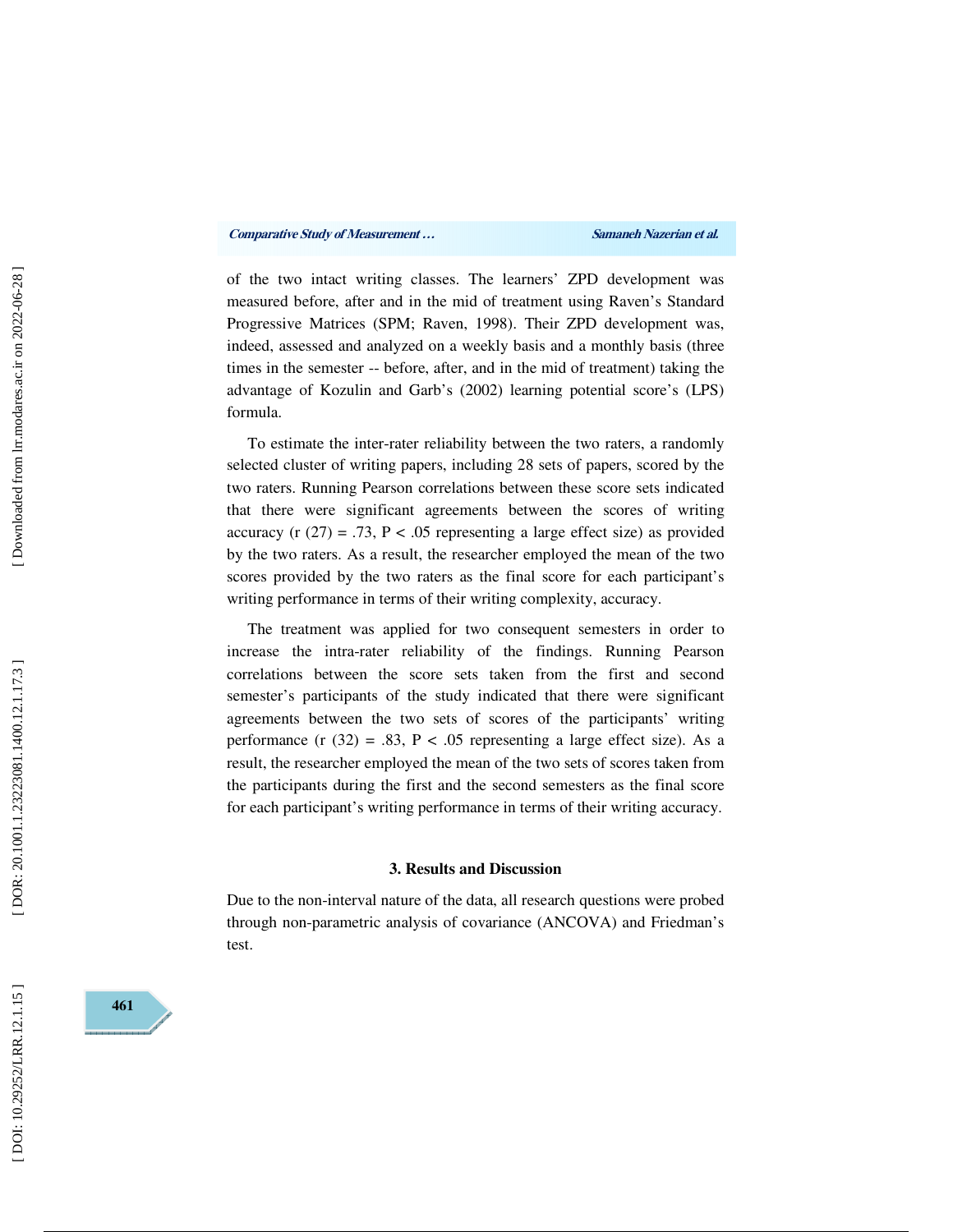As to the first and the second minor research questions about the impact of the two types of ZPD-based instructions on the writing accuracy of the low scorers, and the high-scorers, the researchers taking advantage of the criteria proposed by Wigglesworth and Storch (2009) for the measurement of writing accuracy, came up with the following findings:

-The I-ZPD-based instruction helped the low-scored learners outperform GW-ZPD-based instruction group on the accuracy of writing (+.003 vs. - .136).

-While the I-ZPD-based instruction acted as a stronger deterrent against writing accuracy of the high-scored learners than the GW-ZPD-based instruction (-.037 vs. -.078).

As to the third and the fourth minor research questions on the effect of the GW-ZPD-based instruction, and the effect of the I-ZPD-based instruction on the writing accuracy of the low scorers compared to high scorers, the respective ANCOVA came up with the following findings:

-The GW-ZPD-based instruction act as a deterrent against writing accuracy of the low scorers (-.136) and high scorers (-.037) respectively significantly and slightly.

-And, the I-ZPD-based instruction acted slightly as a deterrent against writing accuracy of the high scorers  $(-.078)$  while acting as a very slight developer of writing accuracy of the low scorers (+.003).

As to the main question on the significant difference in the effect of the g-wide ZPD-based instruction and the I-ZPD-based instruction on the writing accuracy of Iranian EFL learners in terms of the learners' levels (i.e., low vs. high scorers), the researcher defined the I-ZPD-based instruction's positive impacts on the writing accuracy of the low scorers, and the g-wide ZPD-based instruction's negative impacts on the writing accuracy of the both levels of the learners (more on the low scorers than the high scorers).



DOR: 20.1001.1.23223081.1400.12.1.17.3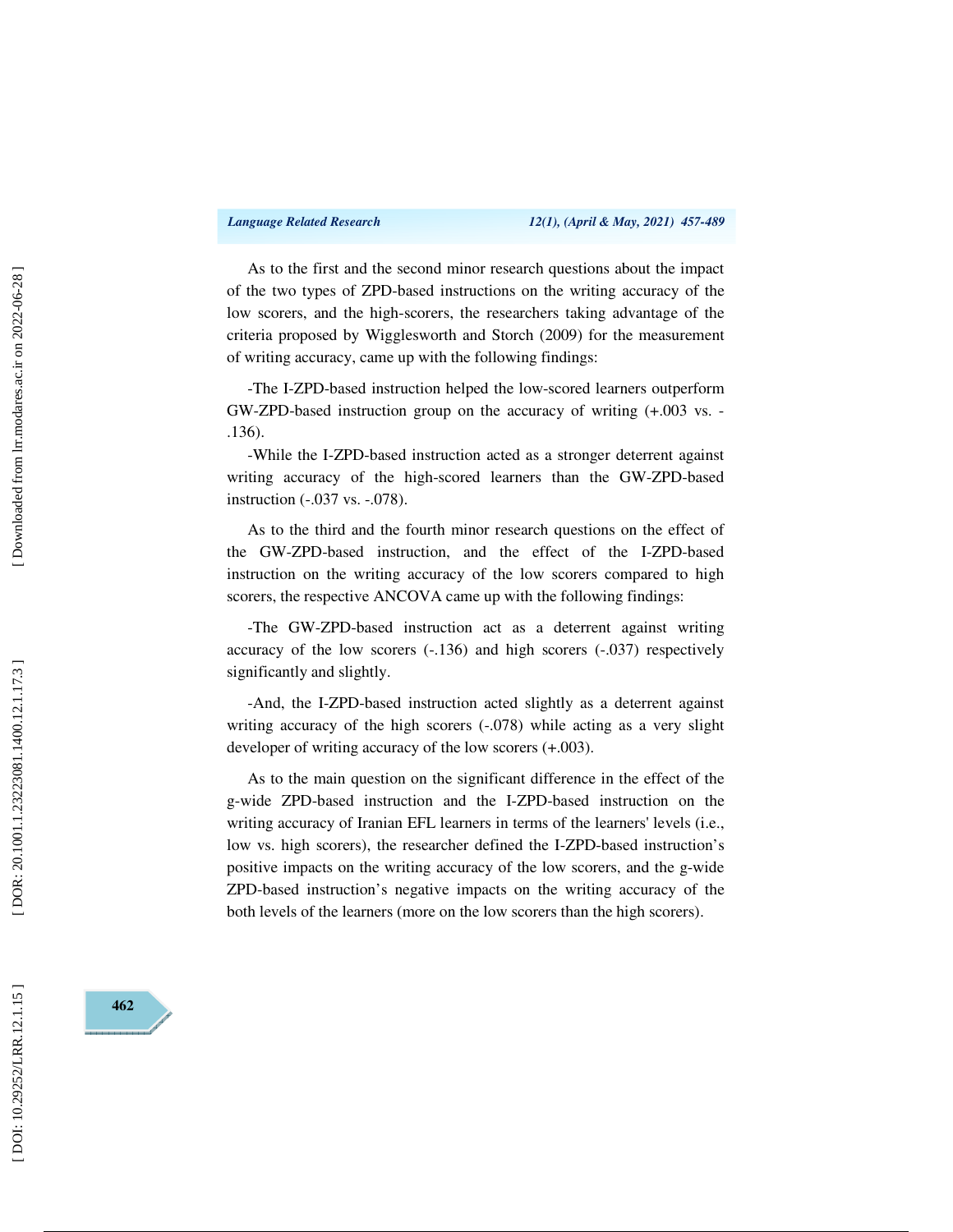#### **4. Conclusion and Implications**

In brief, two main conclusions from the above-mentioned discussion were drawn: 1) I-ZPD-based instruction is constructive to the writing accuracy of the low-scored learners. 2) GW-ZPD-based instruction is more destructive to the writing accuracy of the low scorers than the high scorers.

The results of the present study cast new light on the nature of ZPD, highlighting the significant difference between the two ways of its running (i.e. individualized vs. group-wide) and the achievements of the two types of EFL learners (i.e. low scorers vs. high scorers). These findings were in line with the results of the studies conducted by many other researchers on the individualized scaffolding technique of conference writing (e.g. Aljaafreh & Lantolf, 1994; De Guerrero & Villamil, 1996; Nassaji & Swain, 2010) and on the whole-class scaffolding technique of template studied by several other scholars (e.g. Baleghizadeh et al., 2011; and Smit et al.,2013).

This study has significant pedagogical implications. Syllabus designers can apply two types of scaffoldings (used in the two types of ZPD-based instructions; i.e. group-wide and individualized) effective for the writing accuracy of the relevant low- and high-scored EFL learners to textbooks. The merit of these two types of ZPD-based instructions is that they challenge writing accuracy of the two types of EFL learners differently but in their ZPD providing guided free exploration.

**463**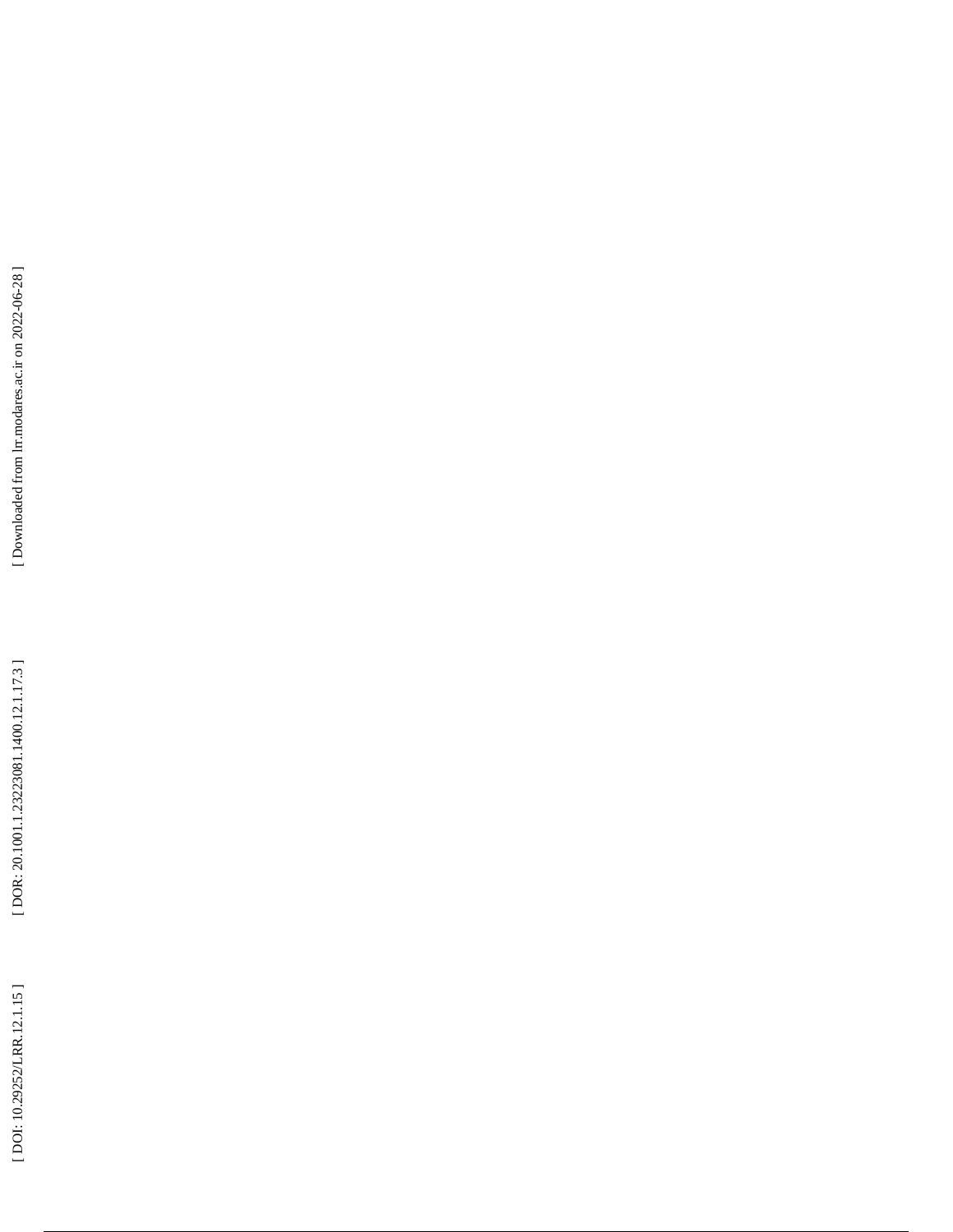

### بررسي تطبيقي سنجش و كاربست دو نوع محدود ة رشد تقريبي در تقويت مهارت نوشتاري زبانآموزان زبان انگليسي

سمانه ناظريان $'$ ، غلامرضا عباسيان $^{\ast}$ ، احمد محسنى $^{\ast}$ 

. دكتري آموزش زبان انگليسي، دانشگاه آزاد اسلامي تهران جنوب، تهران، ايران. 1 ۲. دانشیار گروه زبان انگلیسی، دانشگاه امامعلی<sup>(ع)</sup>، تهران، ایران. ۳. دانشيار گروه زبان انگليسي، دانشگاه ازاد اسلامي، تهران جنوب، تهران، ايران.

دريافت: 02/ 04/ 99 پذيرش: 29/ 07/ 99

#### چكيده

با وجود پژوهشهای روزافزون در زمینهٔ محدودهٔ رشد تقریبی (ZPD)'، کاربرد آن در قالب فردی و گروهي جاي بحث بسيار دارد. با هدف شفافسازي تجربي موضوع، پژوهش حاضر به بررسي تطبيقي كاربست دو نوع روش تدريس مبتني بر محدودهٔ رشد تقريبي (گروهي و انفرادي) در صحت نوشتار دو گروه از زباناموزان ايراني زبان انگليسي (سطح بالا و سطح پايين) پرداخته است. به همين منظور، ۱۱۸ نفر از زبانآموزان همگنشده براساس آزمون مهارت "TOEFL ITP بهطور تصادفی در دو گروه يكسان براى آموزش به دو روش تدريس ياربست<sup>؛</sup> فردى و گروهى قرار گرفتند. قبل و بعد از آموزش، سه آزمون براي اندازهگيري سطح صحت نوشتار و محدود ة رشد تقريبي دو گروه اخذ شد. آزمون محدودهٔ رشد تقريبي ديگري نيز اواسط دوره گرفته شد. يافتهها نشان داد كه روش تدريس انفرادي، صحت نوشتار زبانآموزان سطح پايين را بهبود ميبخشد، ليكن روش تدريس گروهي، به بهبود صحت نوشتار زبانآموزان در هر دو سطح (پایین و بالا) نمی|نجامد. این یافتهها، ضمن تأکید بر استفاده از روشهاي تدريس مبتني بر محدودهٔ رشد تقريبي در آموزش نوشتار زبان خارجي در موقعيتهاي متني معنيدار ْ و تأثير اين روشها بر صحت نوشتار، بر قابل اندازهگيري بودن محدودهٔ رشد تقريبي گروهي با رويكردي فردي دلالت دارد.

**واژههاي كليدي**: سنجش محدودهٔ رشد تقريبي انفرادي و گروهي، ياربست، صحت نوشتار.

ـــــــــــــــــــــــــــــــــــــــــــــــــــــــــــــــــــــــــــــ ـــــــــــ ـــــــــــــــــــــــــــــــــــــــــــــــــــــــــــ

E-mail: gh\_abbasian@azad.ac.ir :مقاله مسئول نويسندة\*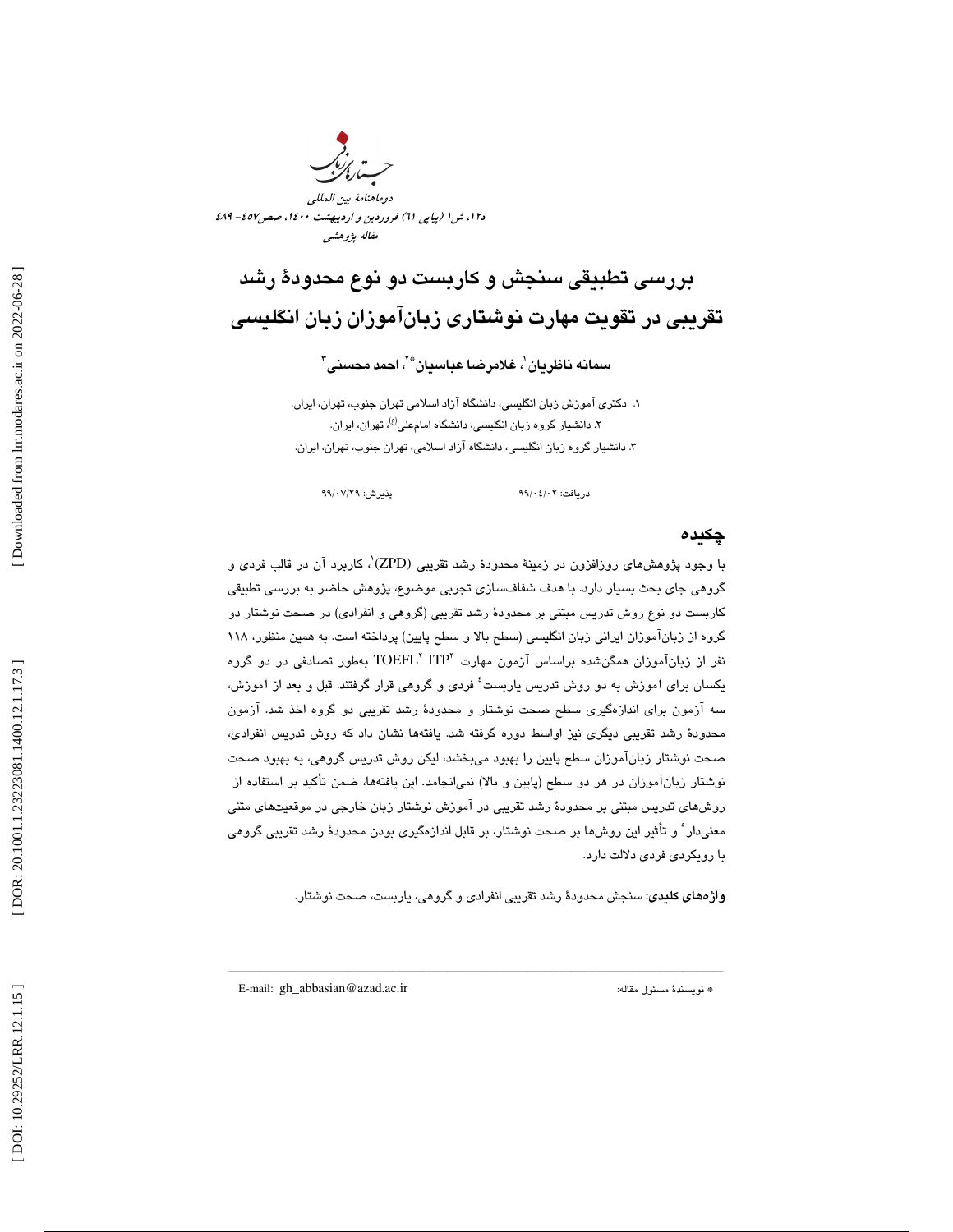سمانه *ناظريان و همكاران بهجت المسانه ناظريان و همكاران* بررسي تطبيقي سنج*ش و..*. هيچ<br>**بهج**معدگان بررسي تصوير المساني بررسي تصوير المسائل المسائل المسائل المسائل المسائل المسائل المسائل المسائل المس

#### . 1 مقدمه

نظريهٔ فرهنگی ـ اجتماعی<sup>٦</sup> ویگوتسکی $\langle 1978nangle$  که بر پايهٔ اصولی چون ياربست ومحدودهٔ رشد تقريبي ( ZPD (استوار است، پيشرفت بزرگي در حوزة تعليم و تربيت بهطور عام و در آموزش زبان به طور خاص محسوب ميشود؛ بهشكلي كه در پژوهشهاي اخير، بهكارگيري اين دو اصل سبب رشد چشمگير حوزهٔ فرايند يادگيری و اموزش شده است. هر چند که اصول نظريهٔ فرهنگي ـ اجتماعي در آموزش ديگر مهارتهاي زباني مورد توجه قرار گرفته، در آموزش نوشتار چندان لحاظ نشده است، در حالي كه نوشتار از مهارتهاي اصلي ، سازنده و ضروري . (Richards & Renandya, 2010 زبانآموزان هر زباني بهويژه زبان انگليسي است (

ويگوتسكي ياربست را بهمنزلة نقش حمايتي آموزگار از زبانآموز تعريف ميكند و آن را مکمل محدودهٔ رشد تقریبی و تابعی از آن میداند. یاربست براساس تلاش جمعی و تعامل<br>زبانآموزان با کلاس شکل میگیرد و آموزش متناسب با هر فرد، براساس شناخت و اندازه-گيري محدود ة رشد تقريبي آن فرد ميسر ميشود. از آنجا كه كلاس درس شامل فعاليتهاي فردي و گروهي است، نظري ة اجتماعي ـ فرهنگي نيز بر يادگيري از طريق تعامل جمعي تأكيد بسيار دارد، لذا، مقولة فردگرايي به تنهايي، در آن معنا نمييابد و نوآوريهاي جديد براي اندازهگيري هر دو نوع محدود ة رشد تقريبي فردي و گروهي ضرورت مييابد.

بر همین اساس، مسئلهٔ اصلی این پژوهش از دو جهت بررسی شده است: ۱. چگونگی كاربست دو نوع روش تدريس مبتني بر محدودهٔ رشد تقريبي (انفرادي و گروهي) و ۲. چگونگي سنجش تأثير اين دو روش تدريس بر نوشتار دو سطح از زبانآموزان (سطح بالا و سطح پايين) و بررسي مقايسهاي آنها. با توجه به اهميت دو مقولة محدود ة رشد تقريبي و نوشتار در آموزش زبان و همچنين ، وضعيت نامطلوب نوشتار زبانآموزان ايراني ، پژوهش حاضر بر مبناي دو هدف اصلي طراحي شده است: ١. سنجش تغييرات صحت نوشتار زبانآموزان در سايهٔ دو نوع روش تدريس مبتني بر محدودهٔ رشد تقريبي (انفرادي و گروهي) و ۲. بررسي مقايسهای تأثير اين دو روش تدريس بر صحت نوشتار دو گروه از زباناموزان ايراني (سطح بالا و سطح پايين) .

به همين منظور، پژوهش حاضر نخست به اندازهگيري محدودهٔ رشد تقريبي انفرادي هر يک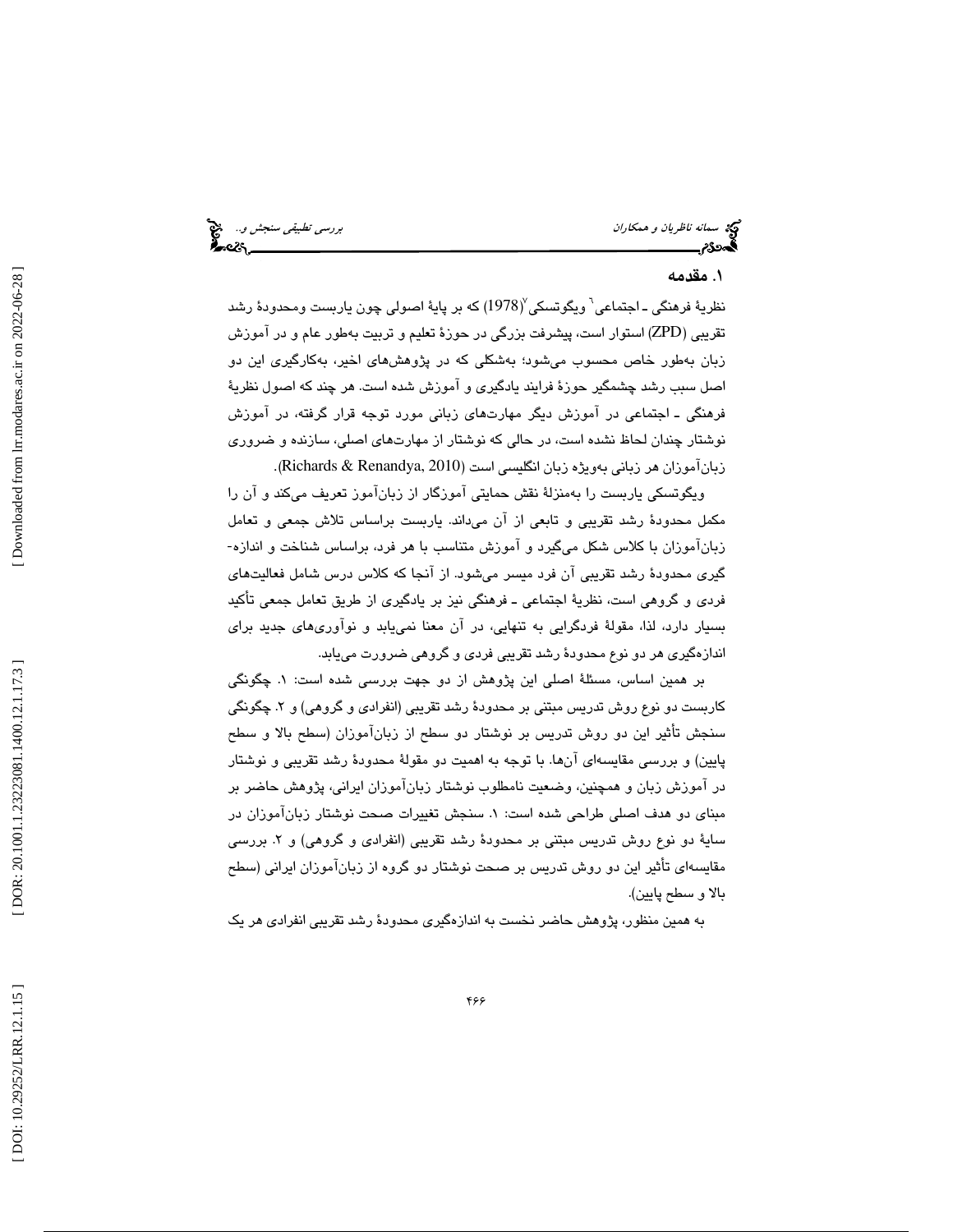### (پياپي 61)، فروردين و ارديبهشت 1400 جستارهاي زباني دورة ،12 شمارة 1

از زبانآموزان و محدودهٔ رشد تقريبي گروهي آنها (ميانگين محدودهٔ رشد تقريبي) پرداخته و بعد، بر امكان سنجش و كاربرد هر يك از اين دو نوع روش تدريس در تقويت صحت نوشتار زبانآموزان تأكيد داشته است كه در قالب پرسشهاي چهارگانهاي كه آورده ميشود تجلي يافته است:

۱. روش تدريس مبتني بر محدودهٔ رشد تقريبي گروهي و انفرادي هر يک چه تاثيري بر صحت نوشتار زبانآموزان ايراني سطح پايين دارند؟

۲. روش تدریس مبتنی بر محدودهٔ رشد تقریبی گروهی و انفرادی هر یک چه تأثیری بر صحت نوشتار زبانآموزان ايراني سطح بالا دارند؟

۳. چه تفاوتی بين تأثير روش تدريس مبتنی بر محدودهٔ رشد تقريبي گروهی بر تقويت صحت نوشتار زبانآموزان ايراني سطح پايين در مقايسه با سطح بالا وجود دارد؟

٤. چه تفاوتي بين تأثير روش تدريس مبتني بر محدودهٔ رشد تقريبي انفرا*دي* بر تقويت صحت نوشتار زبانآموزان ايراني سطح پايين در مقايسه با سطح بالا وجود دارد؟

#### . پيشينة تحقيق 2

ياربست و محدودهٔ رشد تقريبي (ZPD) دو اصل مهم نظريهٔ فرهنگي ـ اجتماعي است. ويدوسن 8 ( 1990 ) ياربست را يكي از بهترين راهبردهاي مورد تأييد در آموزش دانسته است. ویگوتسکی یاربست را مکمل محدودهٔ رشد تقریبی و تابعی از آن میخواند ,Raymond( ا و سواين نساجي .2000, p.176, as cited in Van Der & Rachel, 2002) 9 (2010 ) نيز يارىبخشى مذاكرهاى<sup>.\</sup> در محدودهٔ رشد تقريبي را مؤثرتر از يارى بخشى تصادفى دانستهاند. از ديدگاه وود<sup>۱۱</sup> و همكارانش (1976)، ياربست روشي است كه در آن مدرس از طريق تحليل بازخورد<sup>۱۲</sup> سبب پيشرفت نوآموز مىشود. شفرد<sup>۱۳</sup>(2005) نيز بازخورد را يكى از راهبردهای یاربستی میداند. براساس مدل الجافره و لندولف<sup>،</sup>' (1994)، توسعه یافته از سوی بالغیزاده ْ` و همکاران (2011)، بازخورد در شش سطح (تلویحی تا آشکارا) است.

همچنين ، مطالعات حوز ة زبان و آموزش تصحيح معمول خطاهاي نوشتاري (بدون 8 بازخورد يا ياربست آموزگار) را چندان مؤثر بر رشد مهارتهاي نوشتاري زبانآموزان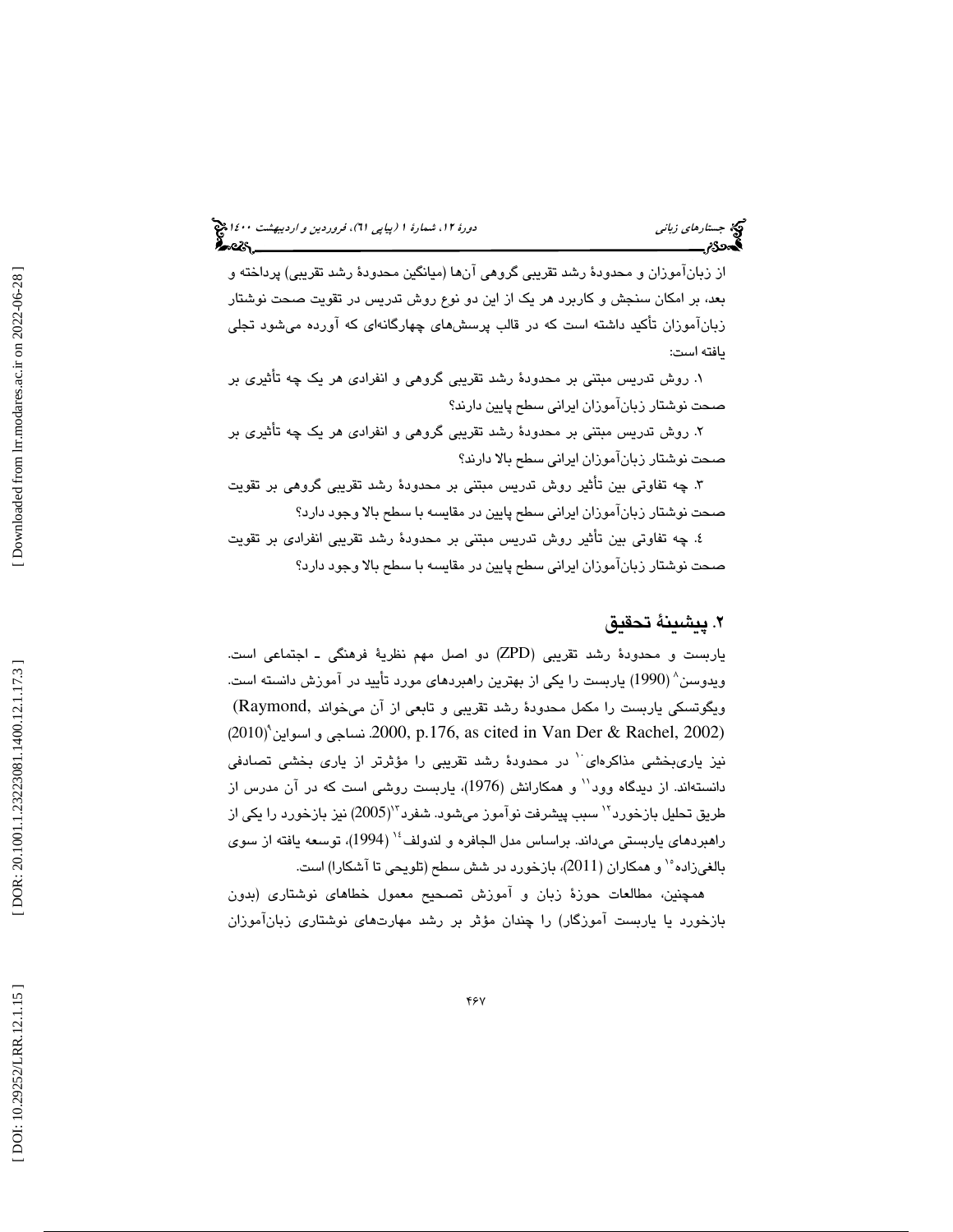سمانه ناظريان و همكاران بررسي تطبيقي سنجش و... الميجئي العالمية التي تطبيقي سنجش و... الميجئي توفيد<br>المسهودي بررسي تطبيق العالمية التي ترتيب التي توفيد التي توفيد التي ترتيب التي توفيد التي ترتيب التي توفيد الت<br>المسهودي ا

ندانستند، ضمن اينكه جلسات گفت و شنود<sup>٦٦</sup> كلاسي بين آموزگار و زبانآموز را بهترين روش اجراي بازخورد معرفي كردهاند ( ;1991 , Byrd, 2008; Kepner, 1991 ,Ferris, 1999 Truscott, 1996, 1999). لوكارت و انگ $^{\vee}$ (1995)، منگلزدورف و اشلامبرگر $^{\wedge}$ (1992)، مک گرورتی و ژو\*'(1997) هم معتقدند كه در مقايسه با روشهای آموزشی سخنران ــ محور، آموزش تعاملی<sup>۲۰</sup> سبب پیشرفت بیشتر نوشتار زبانآموزان میشود. بهعلاوه وقتی زبان-آموزان هم براساس چگونگي نوشتار و هم براساس چگونگي بازخورد، ياربست و تعامل با همكلاسي ها ارزيابي مي شوند، متعهدتر و علاقهمندتر شده و اين امر سبب يادگيري بيشتر آنها میشود(De Guerrero & Villamil, 1996). وجود توجه به اصول نظريهٔ فرهنگی ـ اجتماعي در آموزش ديگر مهارتهاي زباني، اين اصول در آموزش نوشتار چندان بهكار گرفته نشده است، در حالي كه در مقايسه با سه مهارت ديگر زباني ، مهارت در نوشتار نهتنها در زبان دوم يا خارجي، بلكه در زبان مادري بسيار چالشبرانگيز است (2003 ,Gregersen( . هاپساری'' (2011) و ژو''(۲۰۱۵، به نقل از زارعی و همکار، ۱۳۹٦) نیز نوشتار را سختترین و چالشبرانگيزترين مهارت يادگيري ميخوانند .

امروزه پژوهشگران (Ellis, 2003) بر این نظرند که چیرگی در زبان دوم بهطور کل و مشخصاً در نوشتار، ماهیتاً پدیدهای چندبعدی است، شامل: پیچیدگی<sup>۲۲</sup>، صحت<sup>۲۶</sup> و روانی<sup>۲۰</sup> (Housen, 2009). صحت نوشتار، يعني «تا چه حد زبان توليدشده با معيارهاي زبان مقصد مطابقت دارد» (Skehan & Foster, 1996, p. 232). صحت يعني توليد زبان بدون خطا كه براساس درصد تعداد جملهوارههاي بدون خطا (Skehan & Foster, 1999) و درصد استفادهٔ درست اجزای زبان مقصد (Crookes, 1989, as cited in Ellis, 2004) نیز<br>محاسبه میشود.

 در ايران نيز مطالعات بسياري در زمينة كاربرد نظري ة اجتماعي ـ فرهنگي در آموزش زبان انجام شده است. بررسی تأثیر دو نوع ارزیابی پویا<sup>7</sup>ی گروهی (همزمان<sup>۲۷</sup> و تجمیعی<sup>۳۸</sup>) از سوی میری<sup>۲۹</sup> و همکاران (2017)، تأثیر آموزش نوشتار انفرادی و واسطهای بر روان*ی*، صحت و پيچيدگ*ي* نوشتار زبانآموزان از سوی آذری و پويان<sup>۲۰</sup> (2016) يا از سوی جليلی و شاهرخی``(2017) و تأثیر مقایسهای ارزیابی پویا و سنتی بر ارزیابی نهایی فرایند و تولید زبانآموزان از سوی آقا ابراهیمیان™و همکاران (2014) از جملهٔ این پژوهش،هاست.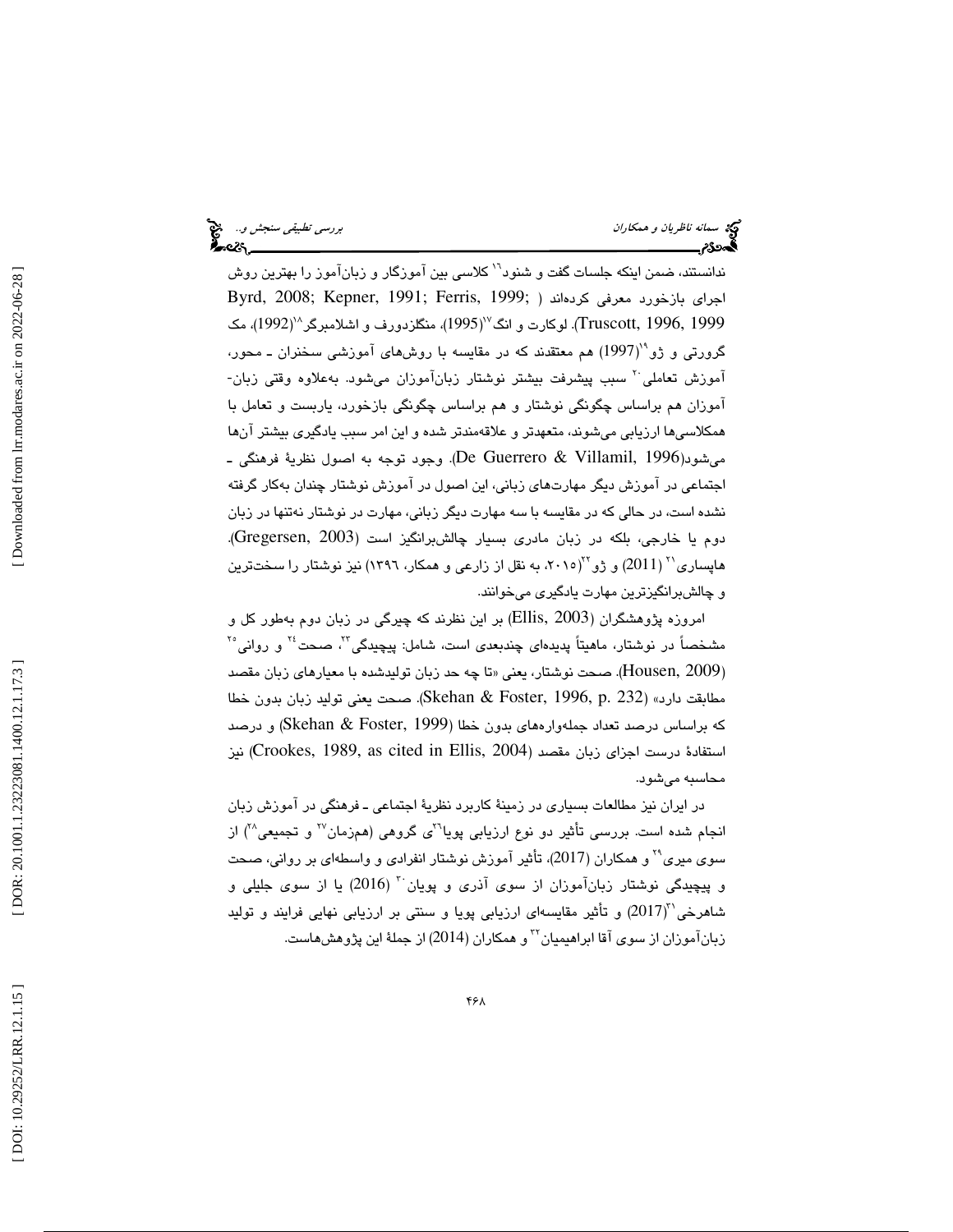با وجود پژوهشهاي انجامشده در اين حوزه، چگونگي كاربست دو نوع روش تدريس مبتني بر محدودهٔ رشد تقريبي (انفرادي و گروهي) و همچنين، چگونگي سنجش تأثير اين دو روش تدريس بر نوشتار دو سطح از زبانآموزان (سطح بالا و سطح پايين) تاكنون بررسي مقايسهاي نشده است. لذا، در اينجا سعي شد به اين پرسش اصلي كه دو نوع روش تدريس مبتني بر محدودهٔ رشد تقریبی (گروهی و انفرادی) چه تأثیر متفاوتی بر صحت نوشتار دو گروه از زبان-اموزان ايراني (سطح پايين و سطح بالا) دارند، در قالب ٤ پرسش فرعي پاسخ داده شود.

#### . 3 چارچوب نظر ي تحقيق

پژوهش حاضر براساس نظريهٔ فرهنگي ـ اجتماعي ويگوتسكي (1978) و دو اصل مهم آن (ياربست و محدودهٔ رشد تقريبي) استوار است. محدودهٔ رشد تقريبي:

حد فاصل ميان سطح واقعي رشد كه توسط مهارت حل مسئله بهصورت مستقل، تعيين ميگردد و سطح بالقوه رشد كه بهوسيلهٔ حل مسئله با راهنمايي بزرگسىالان يا تعامل با هم-سالان توانمند تر تعيين ميگردد (86 .p ,ibid .(

به نظر او كمك كردن به زبانآموز در محدود ة رشد تقريبياش ميتواند به رشد واقعي وي در روند يادگيري منجر شود (ibid). ياربست نيز فعاليتهايي است كه از سوي آموزگار يا همسالان توانمندتر براي هدايت زبانآموز بهسوي محدودهٔ تقريبي رشدش استفاده ميشود. از دیدگاه وود و همکارانش، یاربست فرایندی است که زبان!موز را «برای حل یک مسئله یا رسیدن به هدفی كه ورای تلاشهای مستقل خود او قرار دارد، توانمند میسازد» (90 .p .90).

#### . 4 روش تحقيق

#### 1ـ 4 . طرح پژوهش

پژوهش حاضر در قالب كيفى و تطبيقى به بررسى كاربست و تأثير دو روش تدريس مبتنى بر محدودهٔ رشد تقریبی گروهی و انفرادی (بهمنزلهٔ متغیر مستقل) بر صحت نوشتار (بهمنزلهٔ متغير وابسته) دو گروه از زبانآموزان ايراني (سطح بالا و سطح پايين بهمنزلة متغير مزاحم) پرداخته است. اين پژوهش در قالب پيشآزمون، دور ة آموزشي و پسآزمون، براساس طرح بلوكي تصادفي كه از طرحهاي آزمايشي است تنظيم و انجام شده است.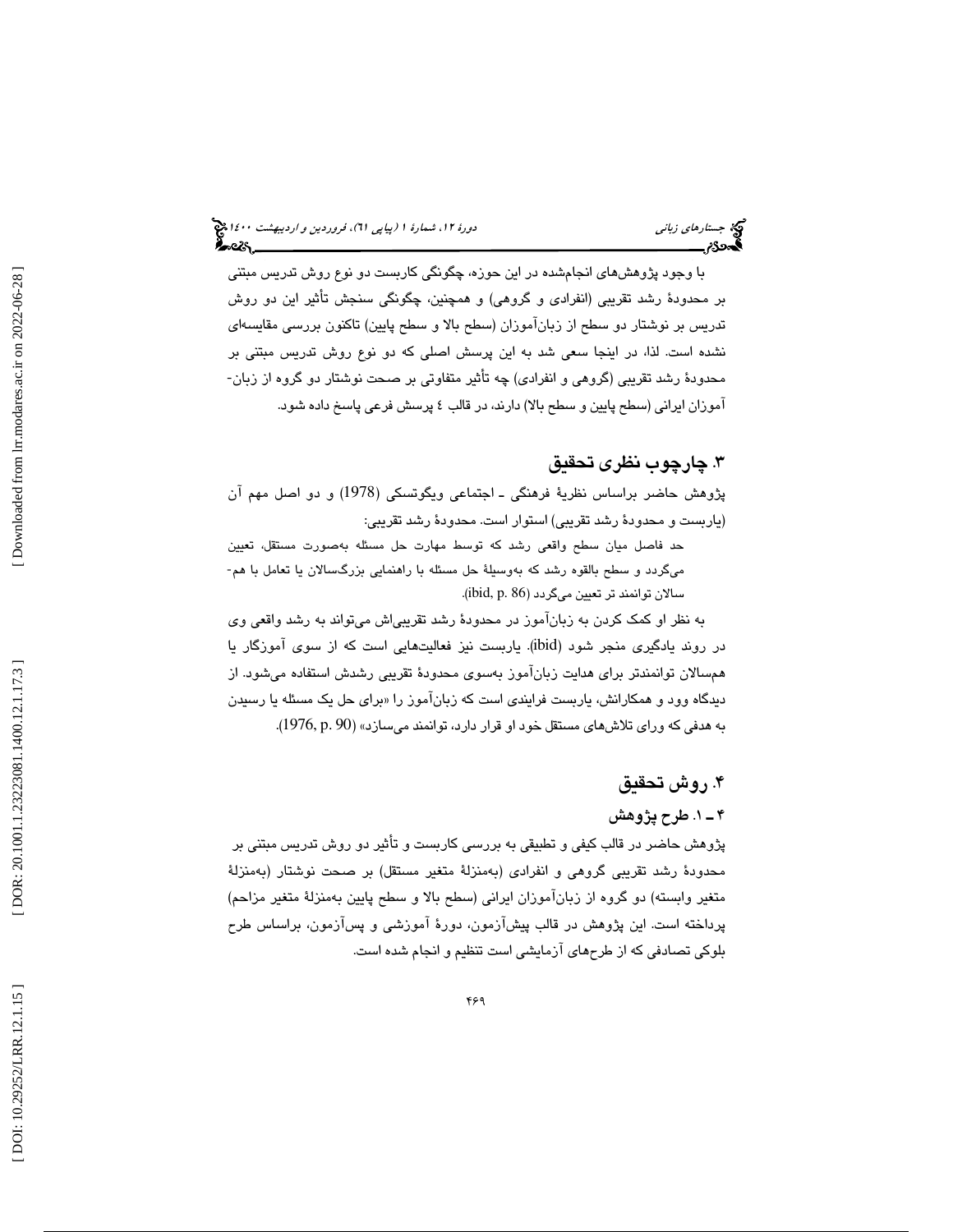سمانه *ناظريان و همكاران بالمؤسسة المسمولية التربيتي تطبيقي سنجش و.*. المؤسسة التي يسمول التي تربيب المؤسسة الت<br>**المحمد التي يسمول التي يسمول التي يسمول التي يسمول التي يسمول التي يسمول التي يسمول التي يسمول التي يسمول ال** 

#### 2ـ 4 . جامعة آماري

براي انجام پژوهش حاضر، 118 دانشجوي مقطع كارشناسي رشت ة مترجمي زبان انگليسي يكي از دانشگاههای تهران و با جنسیت مختلط، براساس نمونهبرداری آسان<sup>۳</sup> انتخاب شدند. در راستاي افزايش امكان تعميمپذيري يافتههاي تحقيق، روش تدريس طي دو ترم تكرار شد و دو مدرس زبان (خود پژوهشگر با سابقة 5 سال تدريس و 20 سال سابقة تحرير ويرستاري خبري، به همراه مدرسي با سابقة 20 سال تدريس آموزش زبان) نيز به ارزياب ي برگههاي نوشتار پرداختند. گفتني است كه كل تدريس از سوي پژوهشگر انجام شد و مدرس همكار پژوهشگر به- منزلة ارزياب دوم صرفاً در ارزيابي صحت نوشتار زبانآموزان مشاركت داده شد.

#### . 3ـ 4 ابزار پژوهش

1. آزمون تافل (**ITP** : (براي اندازهگيري سطح مهارت زباني زبانآموزان (متوسط). ۲. **آزمون مهارت نوشتار**: بهمنظور افزایش روایی<sup>۲۶</sup> ابزارها و حصول اطمینان از پایایی<sup>۳</sup> دستاوردهاي نوشتاري زبانآموزان، دو آزمون نوشتار معيار ــ محور<sup>٢٦</sup> (به شرح ذيل براي سنجش نوشتار زبانآموزان) از زبانآموزان در قالب پيشآزمون و پسآزمون ، قبل و بعد از اموزش گرفته شد: الف) ازمون نوشتار تافل متشكل از ازمونهای نوشتار (متون خوانداری و سخنرانی ضبطشده) و مقالهنویسی نظری، ب) ازمون متن روایتی در راستای افزایش روایی سنجشها، ضريب همېستگي™ بين آزمون متن روايتي و دو آزمون نخست نوشتار (نوشتار تافل و مقالهنويسي نظري) محاسبه شد و براساس نمر ة ميانگين حاصل، زبانآموزان سطح پايين و سطح بالاي هر گروه ( انفرادي و گروهي ) مشخص شدند.

۳. آزمون ما**تري**س@اى **پيشروندهٔ ريون پيشرفته^**: (Raven, 1998) آزمونى براى سنجش ضریب هوش است که در ابتدا بهمنظور سنجش رشد کلی زباناموزان زیر ۷ سال<br>طراحی شد و سپس از سوی کازولین و گرب<sup>۲۹</sup> (2002) بهمنزلهٔ ابزار <sup>۰:</sup> روان $نجی استاندارد$ معرفي شد. اين آزمون بعدها از سوي فرناندزدوباو<sup>٬٬</sup> (2012) و بيرجن*دي* و دفتري فرد<sup>۲٬</sup>(2011) برای اندازهگیری محدودهٔ رشد تقریبی توانایی۵ای کلی شناختی پویای زبان-آموزان استفاده شد.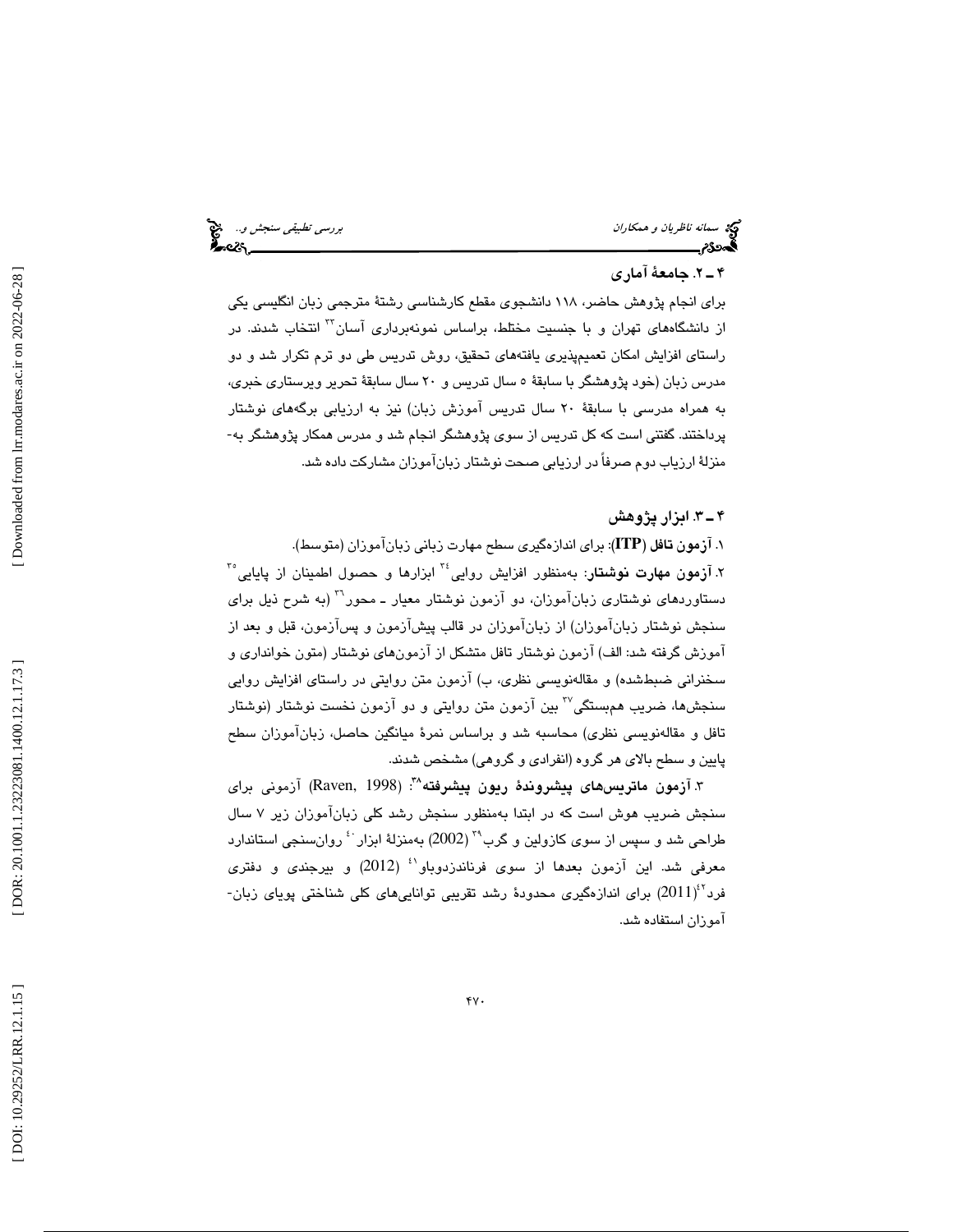(پياپي 61)، فروردين و ارديبهشت 1400 جستارهاي زباني دورة ،12 شمارة 1

4. الگوي كازولين و گرب (**2002**): براي تحليل عملكرد زبانآموزان از طريق مقايس ة نمر ة بالقوه يادگيری<sup>۶</sup>۲ (LPS) آنها در ارزيابي پويا (مبتني بر محدودهٔ رشد تقريبي) كه به شيوهاي كه آورده ميشود محاسبه ميشود، حين و بعد از آموزش استفاده شد:

$$
LPS = \frac{(S_{post} - S_{pre})}{S_{\text{max}}} + \frac{S_{post}}{S_{\text{max}}} = \frac{2S_{post} - S_{pre}}{S_{\text{max}}}
$$

S post: score post S pre: score pre S max: score maximum 5. مواد آموزشي: دو نوع تكنيك ياربستي انفرادي (شيوة كنفرانسي) و كل كلاسي (شيوة الگوهای نوشتاری پرساختار<sup>؛؛</sup> و کمساختار <sup>ه</sup>ٔ) بهترتیب در دو نوع روش تدریس مبتنی بر محدود ة رشد تقريبي انفرادي و گروهي استفاده شد.

همچنين، براساس دستورالعملهاي 2012 ACTFL و محتويات 7 فصل نخست كتاب ن*وشتار آكادمىك از پاراگراف تا مقاله*، به قلم رامسىيک و زماک<sup>31</sup>(2005)، طرح درس موقتى براي 12 جلسة آموزش تنظيم شد كه پس از هر جلسه و حين برپايي دوره (براساس بازخوردهاي دريافتي از زبانآموزان هر دو گروه انفرادي و گروهي و تحليل نمر ة بالقوه يادگيري ـ LPS ـ در جلسهٔ قبلي) نهايي شد.

6. شاخصههاي نوشتار : كيفيت نوشتار زبانآموزان براساس شاخص صحت گرامري (Connor & Mbaye, 2002) يا همان صحت نوشتارى ويگلورس و استورچ<sup>٤٧</sup> (2009) بررسي شد. همچنين ، اين شاخص از طريق محاسب ة نسبت جملهوارههاي بدون خطا به كل جملهوارهها (Wigglesworth & Storch, 2009) ارزيابي شد.

#### افر. 4ـ 4 يند اجراي تحقيق

نمونهگيري : يك گروه همگن متشكل از 118 دانشجو براساس آزمون تافل ITP انتخاب و به- طور تصادفي به دو گروه براي دريافت دو نوع روش تدريس مبتني بر محدود ة رشد تقريبي انفرادي و گروهي تقسيم شدند .

اخذ پيشآزمونها و پسآزمونها، سه آزمون (دو آزمون نوشتار و يك آزمون محدود ة رشد تقريبي) در قالب پيشآزمون و پسآزمون از همهٔ زبانآموزان گرفته شد. در جلسهٔ نخست دوره براساس ميانگين پيشآزمونهاي نوشتار زبانآموزان سطح پايين و سطح بالا در هر يك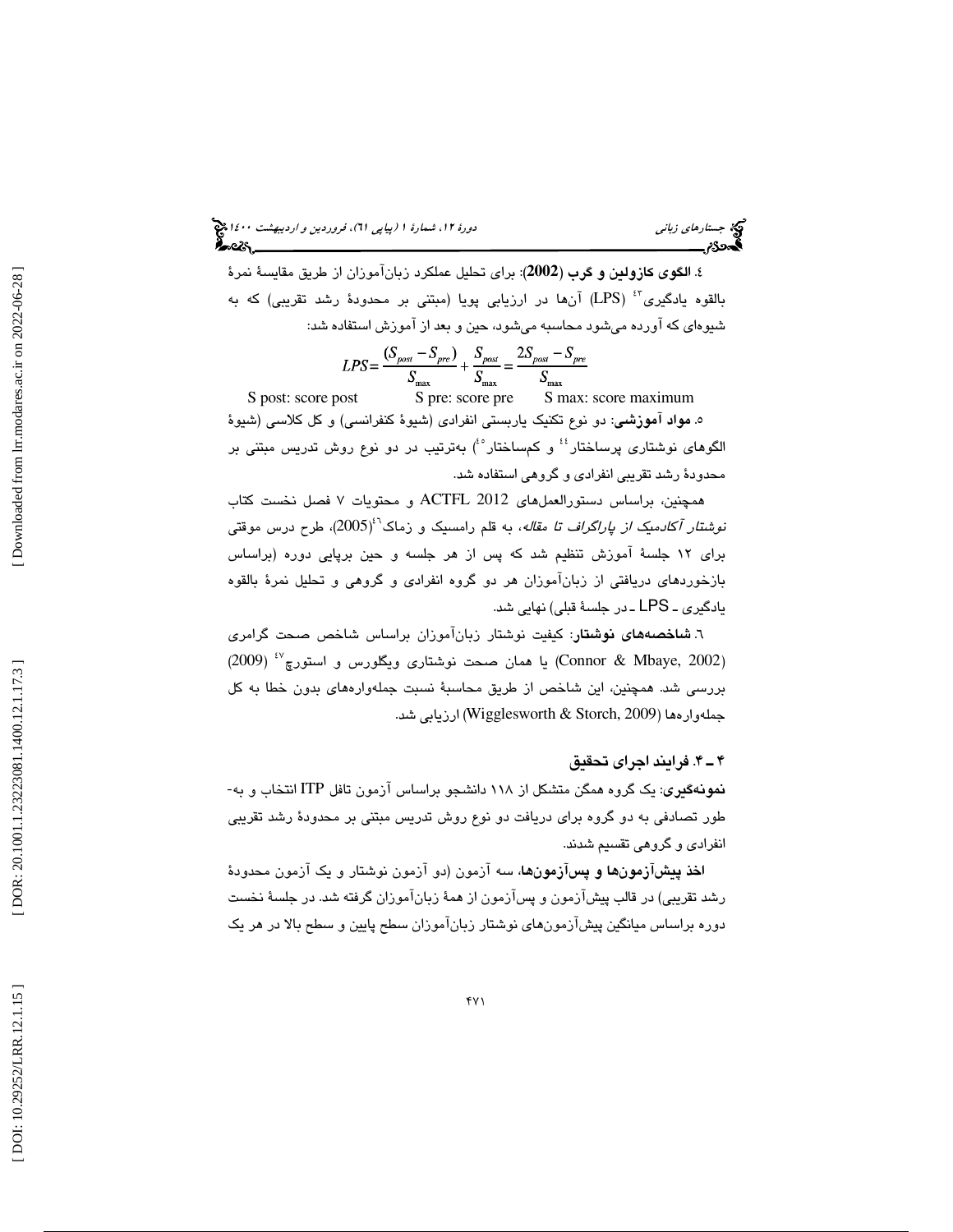سمانه ناظريان و همكاران بررسي تطبيقي سنجش و... الميخ<br>المجموع<br>المجموع بررسي تطبيق المجموع العربي المجموع العربي المجموع العربي المجموع العربي المجموع العربي المجموع

از گروههای در روش تدریس انفرادی و گروهی مشخص شدند. بازخوردهای مناسب هر گروه نیز براساس مدل الجافره و لندولف<sup>^</sup>¿(1994)، توسعهیافته از سوی بالغیزاده<sup>۴</sup> و همکاران 2011) توسعهيافته ، ارائه شد. در گروه آزمايشي گروهي، بازخوردها به كل كلاس (از طريق ) تخته كلاس) ارائه و برای جلسههای بعد نیز رفع اشكالات در قالب الگویی كلی (پرساختار یا كم ساختار) و براساس خطاهاي بيشتر مجموعه دانشجويان و همچنين، تحليل نمرهٔ بالقوهٔ يادگيري كل كلاس در جلسهٔ قبلي به كل كلاس ارائه شد تا رايجترين خطاهاي جلسهٔ پيشين كل كلاس، براساس محدودهٔ رشد تقریبی كل كلاس اصلاح شود، درحالی كه در گروه آزمایشی انفرادی، هر فرد بازخوردهای مربوط به خود را بهصورت انفرادی (رو در رو یا از طريق<br>پورتال) دریافت کرد و طرح درس جلسهٔ بعد نیز براساس خطاهای جلسهٔ پیشین هر فرد و بر-اساس تحليل نمرهٔ بالقوه يادگيري هر فرد در جلسهٔ قبلي تنظيم و بهصورت انفرادي ارائه شد.

آ**زمون مياني محدودهٔ رشد تقريبي**، بهمنظور بررسي دقيقتر ميزان رشد محدودهٔ رشد تقريبي هر يک از دو گروه و اطمينان بيشتر از كيفيت متناسب روش تدريس ارائهشده در ميانهٔ دوره (جلسهٔ ششم) اخذ شد.

م**قایسه و تحلیل نمرهه**ا، نمرههای پیشآزمون و پسآزمون دو گروه بهطور مقایسها*ی* بررس*ي* شدند.

براي محاسبهٔ پايايي بين نمرههاي دو ارزياب<sup> ٠</sup> در يک ترم و همچنين، بين نمرههاي هر يک از ارزیابها طی دو ترم متوالی<sup>יم</sup>، براساس فرمول ضریب همېستگی پیرسون<sup>۰</sup>۴ ضریب r (27) = همبستگي گرفته شد. از آنجا كه اين ضريب در هر دو حالت مثبت و بالا و بهترتيب ( و (0.05 × 0.73, P و (0.05 = (28) (r (28) بود، ميانگين نمرههاي لحاظشدهٔ دو ارزياب (r (28)  $(0.73, P < 0.05)$ در يک ترم و ميانگين نمرههاي لحاظشدهٔ هر يک از ارزيابها طي دو ترم، بهمنزلهٔ نمرهٔ نهايي و پاياي هر يک از زبانآموزان ثبت نهايي شد.

### ۵. تجزيه و تحليل دادهها

بەدلیل متغیر پیوسته<sup>٬۰</sup> بودن ماهیت اطلاعات جمعآوریشده، پرسشهای پژوهش بەوسى<u>ل</u>هٔ تحلیل غیرپارامتری'° کوواریانس'° (آنکوا)<sup>۹</sup>′ و آزمون فریدمن<sup>۷</sup>° پاسخ داده شد و از آنجا که بين آزمون تي و ارزش پي (مقدار احتمال) دو گروه در ابتداي پژوهش ، تفاوتهاي زيادي ديده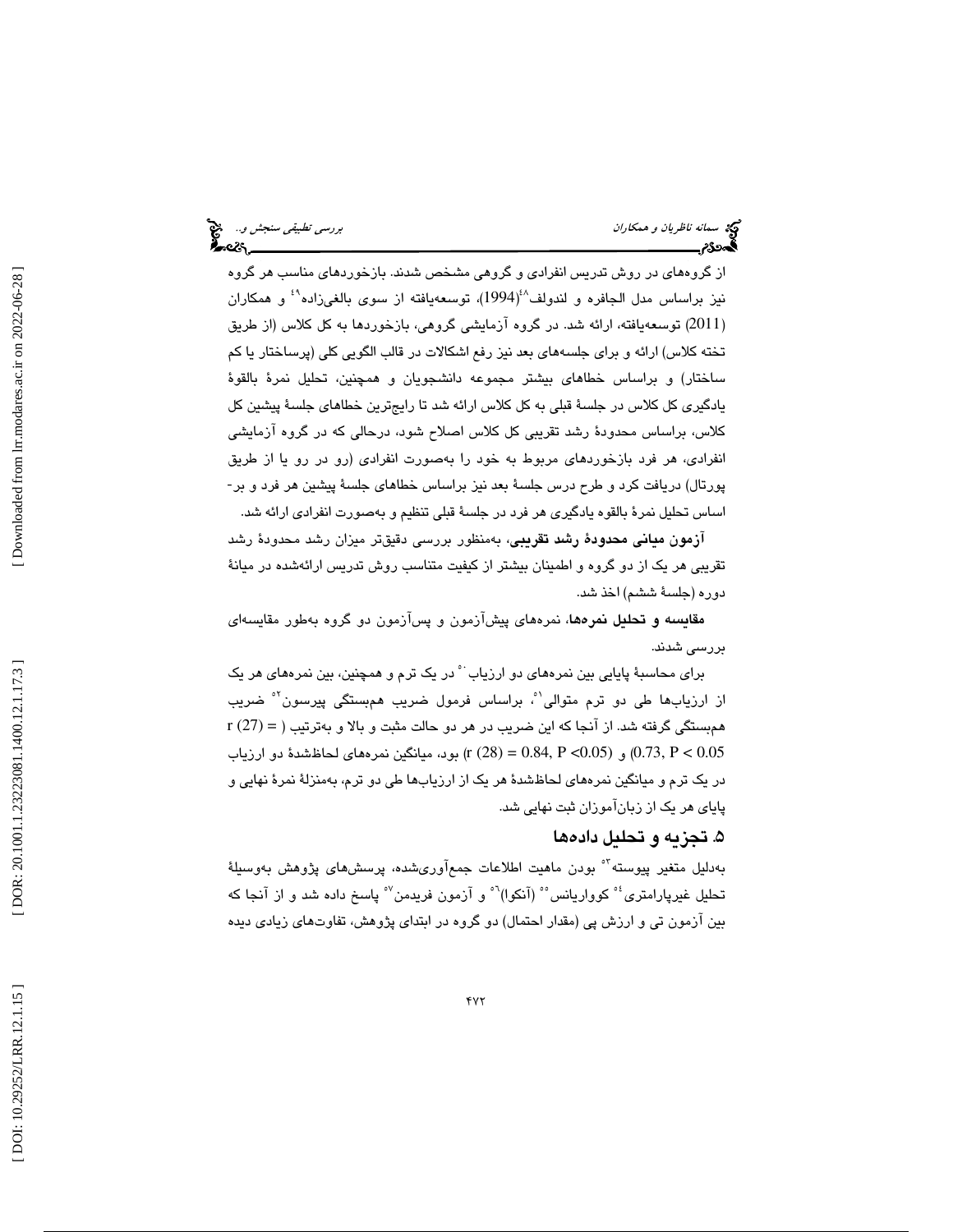(پياپي 61)، فروردين و ارديبهشت 1400 جستارهاي زباني دورة ،12 شمارة 1

نشد (0.05 < 0.967)، دو گروه همگن ناميده شدند.

ا**ولين پرسش فرعي تحقيق**: بهمنظور پاسخ به اين پرسش؛ عملكرد پسآزمون صحت نوشتار زبانآموزان سطح پايين دو گروه (در دو روش تدريس مبتني بر محدودهٔ رشد تقريبي گروهي و انفرادي) بهوسيلهٔ تحليل آنكوا، ضمن كنترل تأثير پيشآزمون، بررسي شدند. براساس آمار توصيفي پيشآزمون و پسآزمون صحت نوشتار دو گروه ، ارائهشده در جدول 1، دو گروه در پيشازمون تقريباً ميانگين $\bm{s}$ اي مشابهي داشتهاند، ليکن در پسازمون، گروه با روش تدريس گروهي ، ميانگينهاي پايينتري نسبتبه گروه تحت روش تدريس انفرادي داشتهاند.

**جدول ۱**: آمار توصیفی پیشآزمون و پسآزمون صحت نوشتار دو گروه (سطح پایینها) **Table 1:** Descriptive statistics; pre & posttests of accuracy by groups (low scorers *)*

|       | گروهها       | تعداد | حداقل       | حداكثر | ميانكين | انحراف<br>معيار |
|-------|--------------|-------|-------------|--------|---------|-----------------|
| گروهی | صحت پیشازمون | 48    | 0.00        | 1.20   | .4662   | .31102          |
|       | پسآزمون صحت  | 48    | 0.00        | 1.33   | .3304   | .29374          |
| فردى  | ييشآزمون صحت | 17    | $\cdot$ .11 | .81    | .4653   | .22288          |
|       | پسآزمون صحت  | 17    | $\cdot$ .14 | .80    | .4688   | .22986          |

همانگونه كه در شكل شمارة 1 نشان داده شده است:

در پيشآزمون، تفاوت بسيار ناچيزي بين ميانگينهاي دو گروه با روش تدريس گروهي و انفرادي وجود دارد (گروهي، 0.466 در مقابل انفرادي، 0.465). در پسآزمون ، گروه با روش تدريس انفرادي داراي ميانگينهاي بالاتري (0.468) نسبتبه گروه با روش تدريس گروهي است ( ٢٣٠٠). ميانگينهاي گروه با روش تدريس گروهي از ٤٦٦ در پيشآزمون به ٣٣٠.٠ در پسآزمون كاهش (١٣٦.٠-) يافته و ميانگينهاي گروه با روش تدريس انفرادي از ٤٦٥ . در پيشآزمون به ٧٨٪ در پسآزمون افزايش بسيار ناچيزي (+٠٠٠٢) يافته است.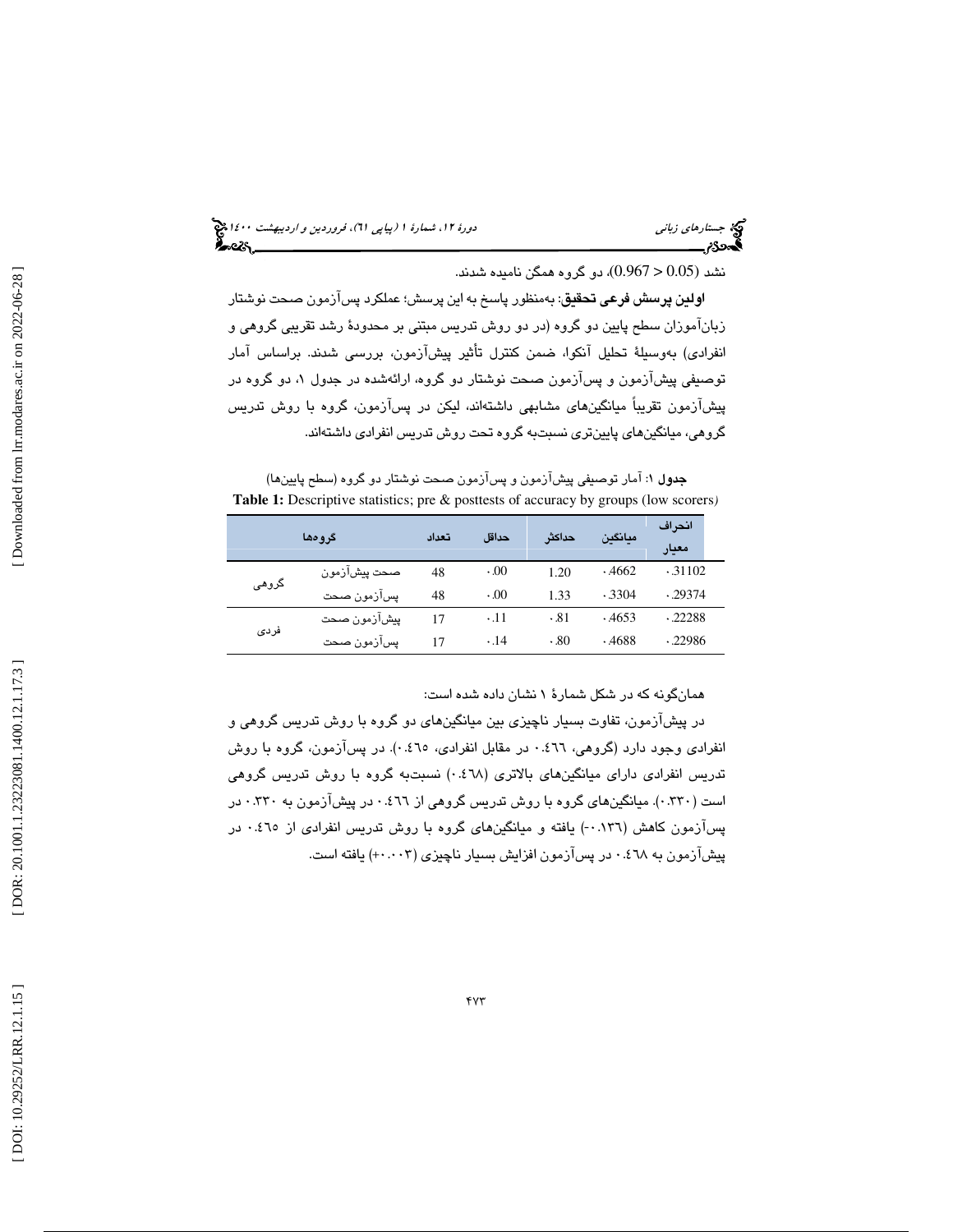



نتايج تحليل آنكوا (0.031= p 4.88,) = 1,63 (F (در جدول شمارة 2 آورده شده است. بر- اساس جدول شمارهٔ ۱ و ۲ و شکل شمارهٔ ۱، میتوان گفت که این دو روش تدریس تاثیر متفاوتی بر صحت نوشتار زبانآموزانِ نمره پايين دارند. لذا، نخستين فرضي ة صفر پژوهش رد شد.

جدول 2: تحل ريغ لي پارامتر ي كوواريانس، پسآزمون با پيشآزمون صحت نوشتار دو گروه

#### (سطح پايينها)

**Table 2:** Nonparametric analysis of covariance; pre- & post-tests of accuracy by groups (low scorers)

| <b>مقدار</b> | /درجهٔ آزادی | درجهٔ آزادی | مقدار احتمال |
|--------------|--------------|-------------|--------------|
| 4.887        |              |             | .031         |

دومين پرسش فرعي تحقيق. بهمنظور پاسخ به اين پرسش؛ عملكرد پسآزمون صحت نوشتار زبانآموزان سطح بالای دو گروه (با دو روش تدريس مبتني بر محدودهٔ رشد تقريبي گروهي و انفرادي) بهوسيلهٔ تحليل آنكوا، ضمن كنترل تأثير پيشآزمون، بررسي شدند. بر-اساس آمار توصيفي پيشآزمون و پسآزمون صحت نوشتار دو گروه ارائهشده در جدول شمارهٔ ۳، هر دو گروه میانگینهای پایینتری را در پسآزمون نسبتبه پیشآزمون داشتهاند. ميانگينهاي گروه تحت روش تدريس گروهي در پيشآزمون و پسآزمون به ترتيب 0.503 و 0.466 بوده ، درحالي كه ميانگينهاي گروه تحت روش تدريس انفرادي در پيشآزمون و پس- آزمون بهترتيب 0.488 و 0.410 بوده است .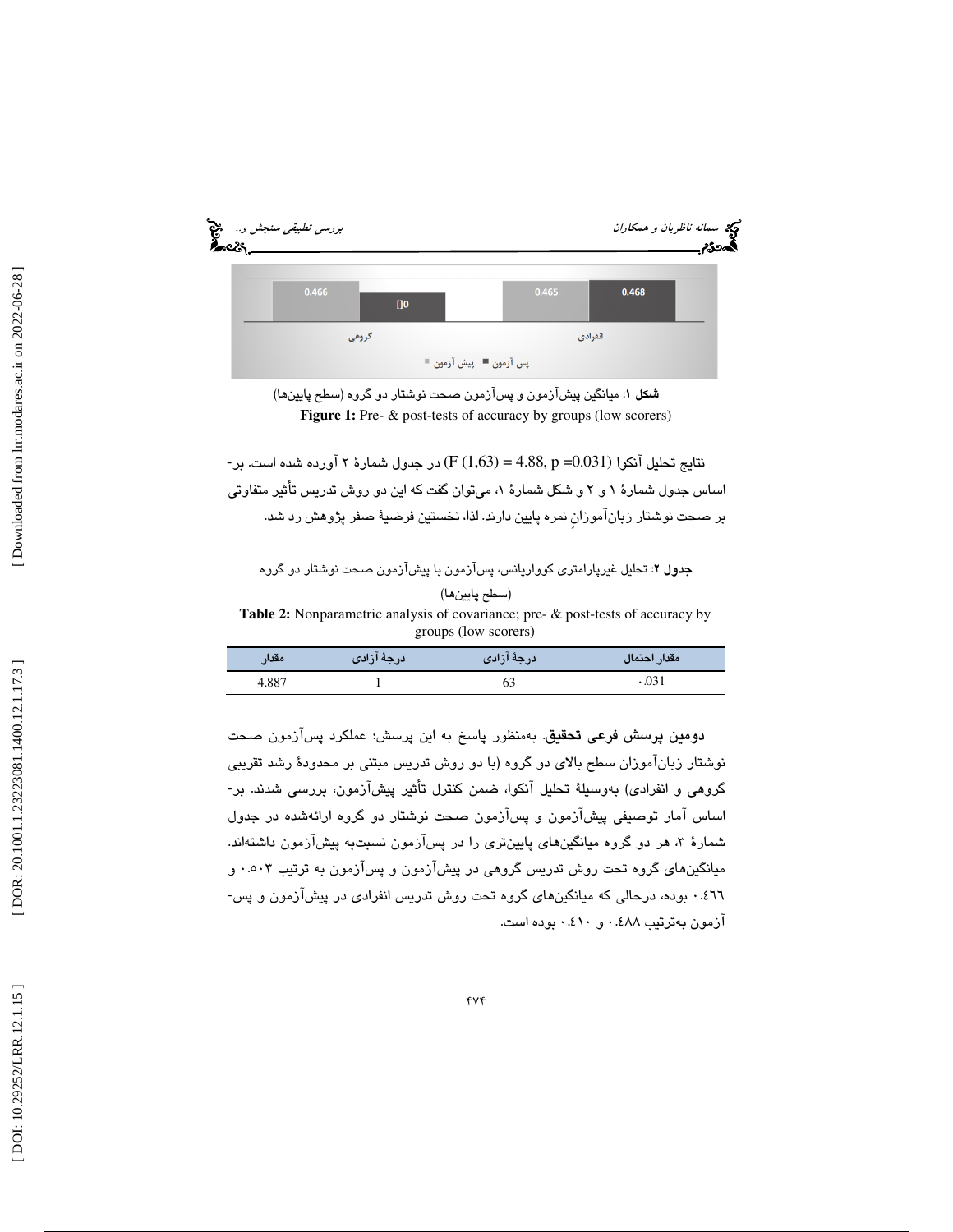(پياپي 61)، فروردين و ارديبهشت 1400 جستارهاي زباني دورة ،12 شمارة 1

| <b>جدول ۳</b> : امار توصیفی پیشازمون و پسازمون صحت نوشتار دو گروه (سطح بالاها)                |
|-----------------------------------------------------------------------------------------------|
| <b>Table3:</b> Descriptive statistics; pre- & post-tests of accuracy by groups (high scorers) |

| گرومها  |              | تعداد | حداقل       | حداكثر | مبانگين | انحراف معيار |
|---------|--------------|-------|-------------|--------|---------|--------------|
| گروهی   | پیشآزمون صحت | 26    | $\cdot$ .14 | 1.14   | .5038   | .29877       |
|         | پسآزمون صحت  | 26    | 0.00        | 1.00   | .4662   | .28980       |
| انفرادى | ييشآزمون صحت | 27    | 0.00        | .92    | .4889   | .24286       |
|         | پسآزمون صحت  | 27    | .09         | .93    | .4104   | .24192       |

همانگونه كه در شكل ۲ نشان داده شده است در پیشآزمون، میانگینهای گروه تحت روش تدريس انفرادي (٤٨٨.٠) بهنوعي پايينتر از گروه تحت روش تدريس گروهي (٠.٥٠٣) بوده و در پس|زمون، ميانگينِهاي گروه تحت روش تدريس انفرادي (٤١٠.) پايينتر از گروه تحت روش تدريس گروهي (٠.٤٦٦) بوده است. ميانگينهاي گروه تحت روش تدريس گروهي<br>از ٠.٥٠٣ در پيشآزمون به ٠.٤٦٦ در پسآزمون كاهش ناچيزي (٠.٠٣٧-) داشته و ميانگين-های گروه تحت روش تدريس انفرادي از ۰.٤٨٨ در پيشآزمون به ۰.٤١٠ در پسآزمون كاهش ناچيزي (-.078) داشته است.



شكل 2: ميانگين پيشآزمون و پس آزمون صحت نوشتار دو گروه (سطح بالاها) **Figure 2:** Pre- & post-tests of accuracy by groups (high scorers)

نتايج تحليل آنكوا (0.420 = p 0.660,) = 51 1, (F (در جدول 4 آورده شده است. براساس جدول شمارهٔ ۳ و ٤ و شکل شمارهٔ ۲. میتوان گفت؛ این دو روش تدریس (گروهی و انفرادی) تاثیر متفاوتي بر صحت نوشتار زبانآموز سطح بالا دارند. لذا، دومين فرضيهٔ صفر پژوهش نيز رد شد.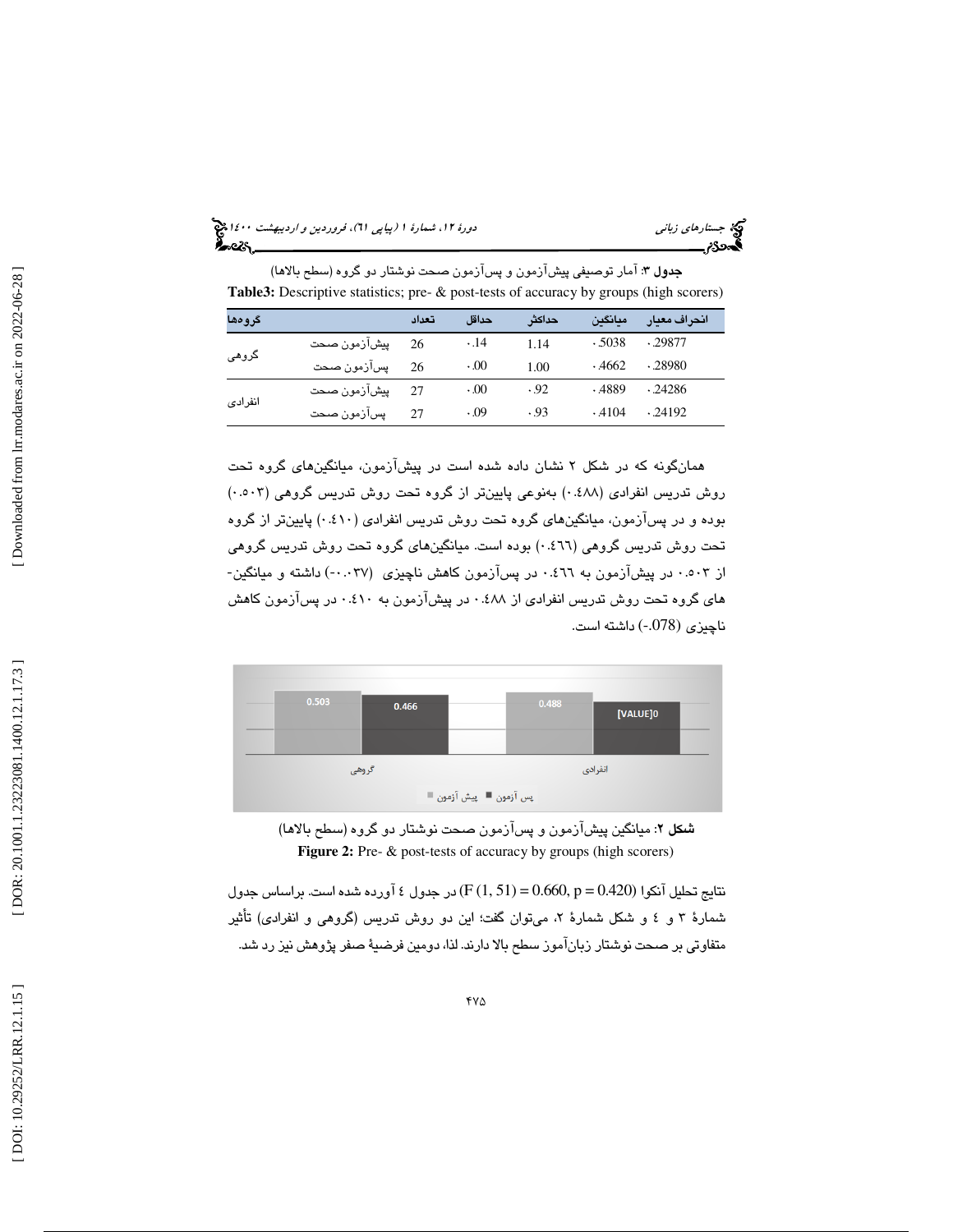| بررسی تطبیقی سنجش و… چی                                                                                         | <b>کیپ</b> ه  سم <i>انه ناظریان و همکاران</i><br>ಸಿಂಪ್ |
|-----------------------------------------------------------------------------------------------------------------|--------------------------------------------------------|
| <b>جدول ۴</b> : تحلیل غیرپارامتری کوواریانس، پسآزمون با پیشآزمون صحت نوشتار دو گروه                             |                                                        |
| (سطح بالاها)                                                                                                    |                                                        |
| <b>Table 4:</b> Nonparametric analysis of covariance; pre- & post-tests of<br>accuracy by groups (high scorers) |                                                        |

| <b>مقدار</b> | / <b>درجهٔ آزادی</b> | درجهٔ آزادی | مقدار احتمال |
|--------------|----------------------|-------------|--------------|
| 0.660        |                      |             | .420         |

س**ومین پرسش فرعی تحقیق**: بهمنظور پاسخ به این پرسش، عملکرد پسآزمون زبان-آموزان هر دو سطح بالا و پايين در گروه تحت روش تدريس گروهي بهوسيلهٔ تحليل آنكوا ضمن كنترل تأثير پيشآزمون، بررسي شد. براساس آمار توصيفي پيشآزمون و پسآزمون صـحت نوشتار دو گروه ارائهشده در جدول شمارهٔ ۵، میانگینهای هر دو سطح زبان۱موزان اين گروه در پسآزمون ، پايين تر از پيشآزمون بوده و ميانگينهاي زبانآموزان سطح پايين در پیشازمون (٤٦٦.٠) و پسازمون (٣٣٠.٠) پایینتر از میانگینهای زباناموزان سطح بالا در پیشازمون (۰.۵۰۳) و پسازمون (۶۳۱.۰) بوده است.

جدول 5: آمار توصيفي پيشآزمون و پسآزمون صحت نوشتار زبانآموزان هر دو سطح پايين و بالا در

گروه تحت روش تدريس گروهي **Table 5:** Descriptive statistics; pre- & post-tests of accuracy by score levels (g-wide group)

| سطوح  |              | تعداد | حداقل       | حداكثر | ميانگين | انحراف معيار |
|-------|--------------|-------|-------------|--------|---------|--------------|
| پايين | پيشآزمون صحت | -48   | 0.00        | 1.20   | .4662   | .31102       |
|       | پسآزمون صحت  | 48    | 0.00        | 1.33   | .3304   | .29374       |
| بالا  | پیشآزمون صحت | 26    | $\cdot$ .14 | 1.14   | .5038   | .29877       |
|       | پسآزمون صحت  | 26    | 0.00        | 1.00   | .4662   | .28980       |

همانگونه كه در شكل شمارة 3 نشان داده شده است:

در پیشازمون، میانگینهای زبان[موزان سطح بالا(۰.۰۰۳) بەنوعی بالاتر از زبان[موزان سطح پايين (٤٦٦ ) بوده و در پسازمون، ميانگينهاي زباناموزان سطح بالا (٤٦٦ ۰ ) بالاتر از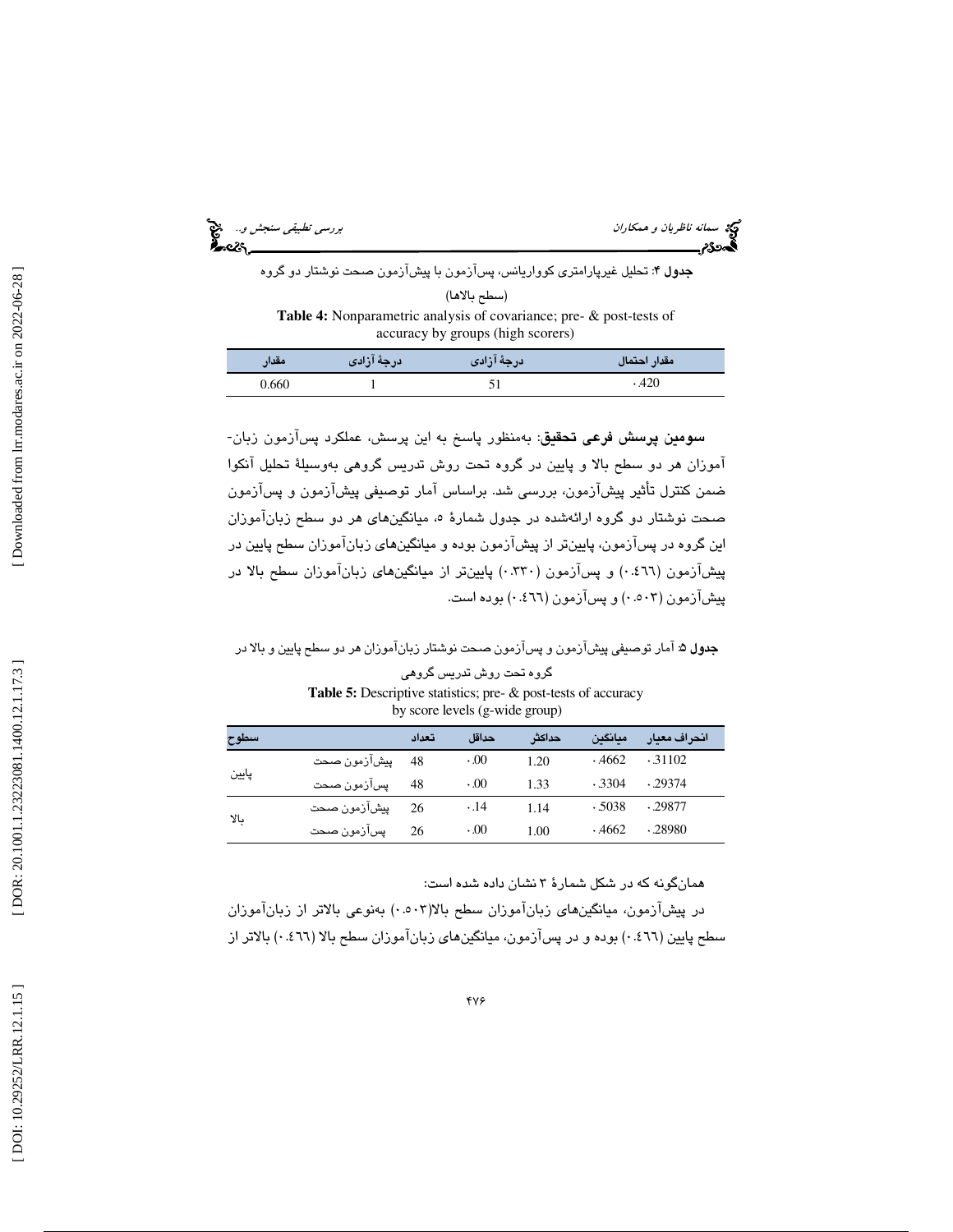(پياپي 61)، فروردين و ارديبهشت 1400 جستارهاي زباني دورة ،12 شمارة 1 ీ∽∝బొ

زبانآموزان سطح پايين ( 0.330 ) بوده است . ميانگينهاي دانشآموزان سطح بالا از 0.503 در پیشآزمون به ٤٦٦٪ در پسآزمون كاهش ناچیز (0.037-) داشته و میانگینهای دانشآموزان<br>سطح پایین از ٤٦٦٪ در پیشآزمون به ٣٣٠. در پسآزمون كاهش (0.136-) داشته است.



شكل 3: ميانگين پيشآزمون و پسآزمون صحت نوشتار هر دو سطح پايين و بالاي زبانآموزان در گروه تحت روش تدريس گروهي Figure 3: Pre- & post-tests of accuracy by score levels (GW-group)

نتايج تحليل آنكوا (0.069 = p 3.40,) = 72 1, (F (در جدول شمارة 6 آورده شده است. براساس جدول شمارة 5 6و و شكل شمارة 3 ، ميتوان گفت كه روش تدريس گروهي أت ثير متفاوتي بر صحت نوشتار زبانآموزان سطح بالا و سطح پايين دارد. لذا، سومين فرضي ة صفر پژوهش نيز رد شد.

جدول 6: تحليل غيرپارامتري كوواريانس، پيشآزمون با پسآزمون صحت نوشتار هر دو سطح پايين و بالاي گروه تحت تدريس روش گروهي

**Table 6:** Nonparametric analysis of covariance; pre- & post-tests of accuracy by score levels (g-wide group)

| مقدار | درجة ازادى | ادرجه ازادی | مقدار احتمال |
|-------|------------|-------------|--------------|
| 3.401 |            |             |              |
|       |            |             |              |

چهارمين پرسش فرعي تحقيق. بهمنظور پاسخ به اين پرسش، عملكرد پسآزمون زبانآموزان هر دو سطح بالا و پايين در گروه تحت روش تدريس انفرادي بهوسيلهٔ تحليل آنكوا،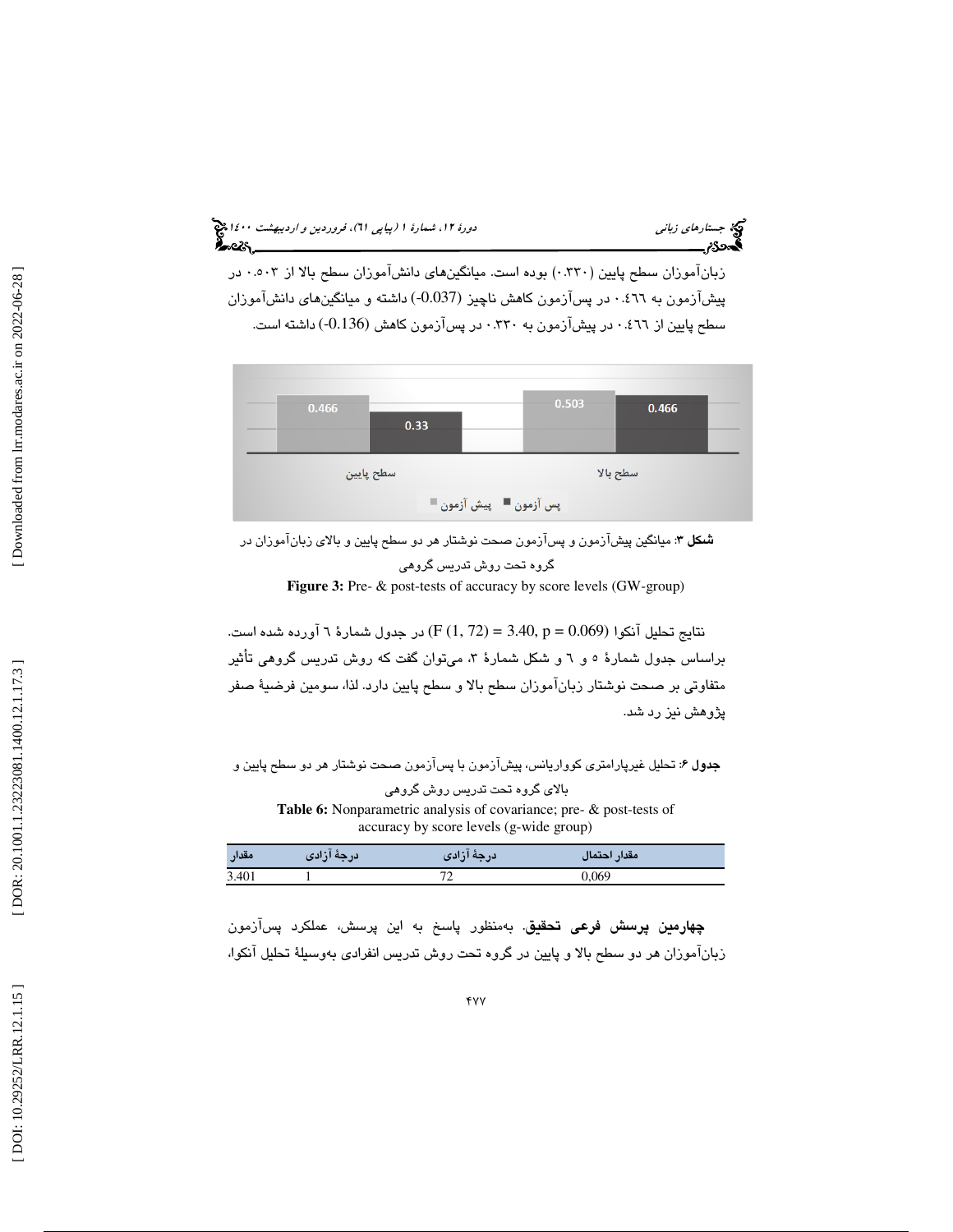سمانه *ناظريان و همكاران بررسي تطبيقي سنجش و..*<br>پررس*ي تطبيقي سنجش و...*<br>پهمونگام بررسي تصريح العامل

ضمن كنترل تأثير پيشآزمون بررسي شد. براساس آمار توصيفي پيشآزمون و پسآزمون صحت نوشتار دو گروه، ارائهشده در جدول شمارهٔ ۷، میانگینهای دانشآموزان سطح بالا در پیشآزمون (٤٦٥٪) و پسآزمون (٤٦٨٪) تقریباً مشابه به هم بوده و هر چند میانگینهای زبان-اموزان سطح بالا در پیشازمون بالاتر بوده (۰.٤٨٨ در پسازمون پایینتر (٤١٠) شده است.

جدول ٧: آمار توصيفي پيشآزمون و پسآزمون صحت نوشتار زبانآموزان هر دو سطح پايين و بالا در گروه تحت روش تدريس انفرادي

| Table 7: Descriptive statistics; pre- & post-tests of accuracy by score levels (I-group) |  |  |
|------------------------------------------------------------------------------------------|--|--|
|------------------------------------------------------------------------------------------|--|--|

| سطوح  |              | تعداد | حداقل       | حداكث | معانگىن | انحراف معيار |
|-------|--------------|-------|-------------|-------|---------|--------------|
| پايين | پيشآزمون صحت |       | $\cdot$ .11 | .81   | .4653   | .22288       |
|       | پسآزمون صحت  | 17    | $\cdot$ .14 | .80   | .4688   | .22986       |
| YL    | ييشآزمون صحت | 27    | 0.00        | .92   | .4889   | .24286       |
|       | پسآزمون صحت  | 27    | 0.09        | .93   | .4104   | .24192       |

همانگونه كه در شكل شمارة 4 نشان داده شده است:

در پيشآزمون، ميانگينهاي زبانآموزان سطح بالا ( 0.488 ) اندكي بالاتر از زبانآموزان سطح پايين (0.465) بوده و در پسآزمون ، ميانگينهاي زبانآموزان سطح بالا (0.410) پايينتر از زبانآموزان سطح پايين (0.468) بوده است . ميانگينهاي زبانآموزان سطح بالا از 0.488 در پیشازمون به ۰.٤۱۰ در پسازمون كاهش ناچیزی (۰.۰۷۸-) داشته و میانگینهای زبان[موزان سطح پايين از ٥٠٤٪ در پيشازمون به ٤٦٨. در پسازمون افزايش بسيار ناچيزي (٠٠٠٠٣) داشته است .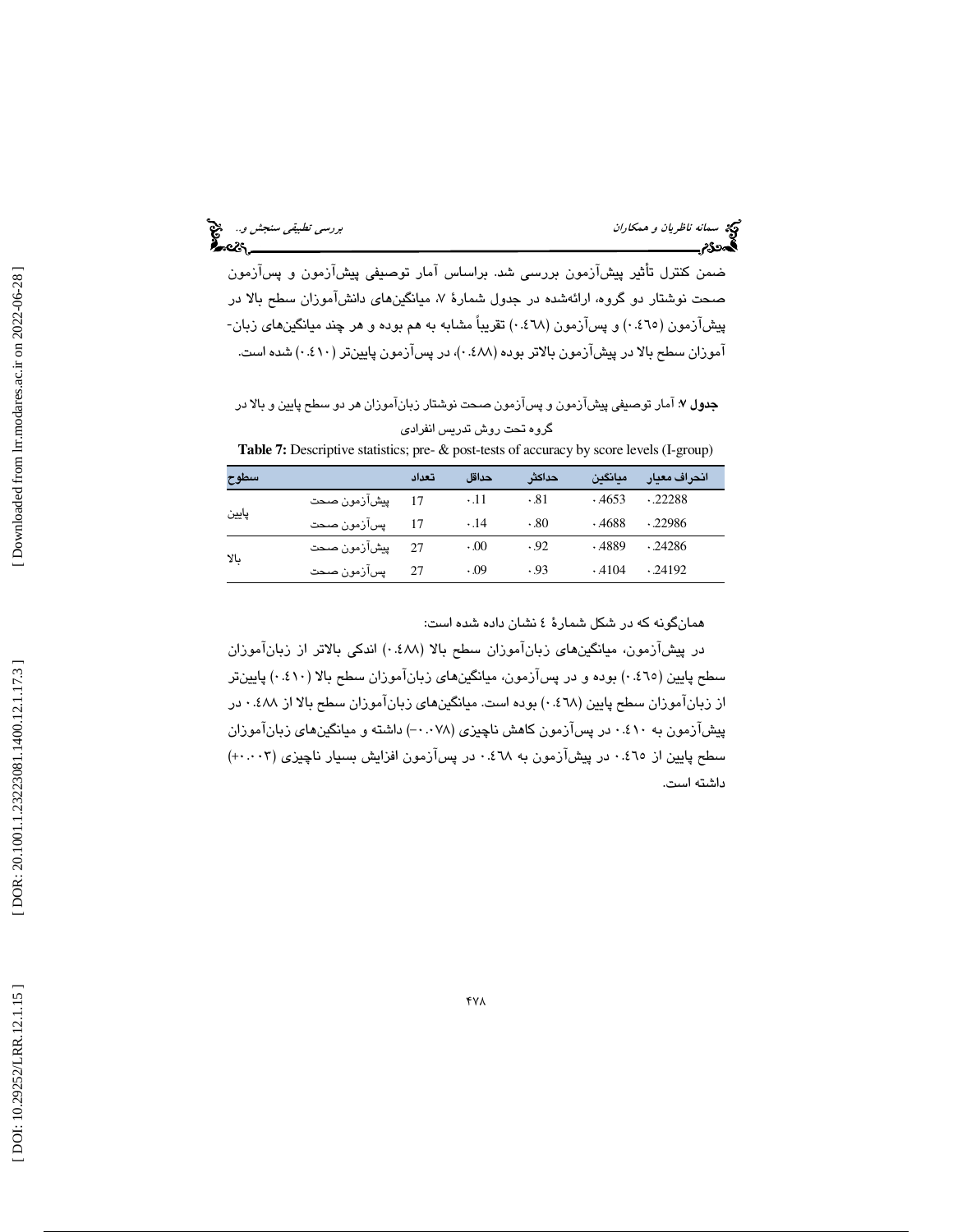

شكل 4: ميانگين پيشآزمون و پسآزمون صحت نوشتار هر دو سطح پايين و بالاي زبانآموزان در گروه تحت روش تدريس انفرادي Figure 4: Pre-  $\&$  post-tests of accuracy by score levels (I-group)

نتايج تحليل آنكوا (0.157= p 2.079,) = 42 1, (F (در جدول شمارة 8 آورده شده است. براساس جدول شمارهٔ ۷ و ۸ و شکل شمارهٔ ٤، میتوان گفت، روش تدريس انفرادی تأثير متفاوتي بر صحت نوشتار زبانآموزان سطح بالا (منفي) و سطح پايين (مثبت) دارد. لذا، چهارمين فرضيهٔ صفر پژوهش نيز رد شد.

جدول 8: تحليل غيرپارامتري كوواريانس، پيشآزمون با پسآزمون صحت نوشتار هر دو سطح پايين و بالاي گروه تحت تدريس روش انفرادي **Table 8:** Nonparametric analysis of covariance; pre- & post-tests of accuracy by score levels (I-group)

| مقدار | درجهٔ آزادی | درجهٔ آزادی | مقدار احتمال |
|-------|-------------|-------------|--------------|
| 2.079 |             |             | .157         |

### . يافتههاي تحقيق 6

درخصوص پرسش خرد اول و دوم، تأثير دو روش تدريس مبتني بر محدودهٔ رشد تقريبي انفرادی و گروهی بر صحت نوشتار زبان۱موزان ۱. سطح پایین و ۲. سطح بالا یافتههایی که آورده ميشود هب دست آمد:

دو روش تدريس انفرادي و گروهي تأثير متفاوتي بر صحت نوشتار زباناموزان سطح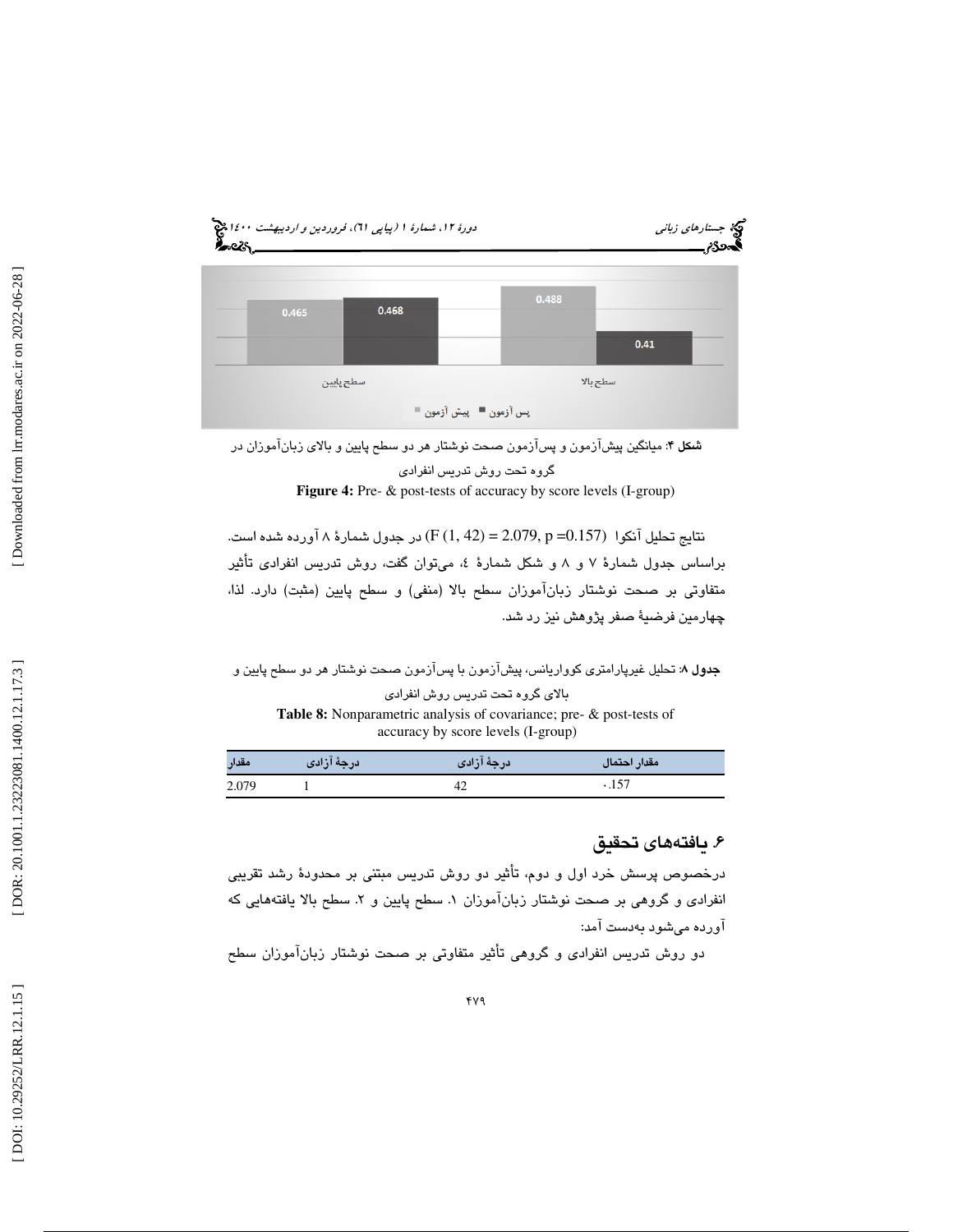سمانه ناظريان و همكاران بررسي تطبيقي سنجش و... الميخ<br>المجموع<br>المجموع بررسي تطبيق المجموع العربي المجموع العربي المجموع العربي المجموع العربي المجموع العربي المجموع

 $(F (1, 51) = 0.660, p = \sqrt{F (1, 63)} = 4.88, p = 0.031)$  پایین  $(F (1, 51) = 0.660, p = \sqrt{F (1, 63)} = 5.031)$ (0.420داشته است. روش تدريس گروهي تأثير منفي بر صحت نوشتار زبانآموزان سطح پايين (-0.136) دو ت ثير اندك منفي بر سطح بالا (-0.037) داشته است. روش تدريس انفرادي تأثير بسيار اندك مثبت بر صحت نوشتار زبانآموزان سطح پايين (0.003+) و تأثير اندك منفي بر سطح بالا (-0.078) داشته است. روش تدريس انفرادي ميانگينهاي زبانآموزان سطح پايين را بسيار اندك افزايش (+.003) داده، در حالي كه ميانگينهاي زبانآموزان سطح بالا را اندكي كاهش (-0.078) داده است. روش تدريس گروهي ميانگينهاي زبانآموزان سطح پايين را كاهش (-0.136) داده، در حالي كه ميانگينهاي زبانآموزان سطح بالا را اندكي كاهش -) (0.037 داده است.

بنابراين، ميتوان ادعا كرد كه براي صحت نوشتار زبانآموزان سطح پايين، روش تدريس انفرادی بهتر از روش تدریس گروهی عمل میکند (+۰۰۰+ در مقابل 0.136–) و برای صحت نوشتار زبانآموزان سطح بالا، روش تدريس انفرادي اهرمي بازدارندهتر از روش تدريس مبتنی بر محدودهٔ رشد تقریبی گروهی است ( ۰.۰۳۷– در مقابل ۰.۰۷۸–).

درخصوص پرسش خرد سوم و چهارم، تأثير روش تدريس مبتني بر محدودۀ رشد تقريبي گروهي و روش تدريس مبتني بر محدودهٔ رشد تقريبي انفرادي بر صحت نوشتار زبانآموزان سطح پايين در مقايسه با زبانآموزان سطح بالا يافتههايي كه آورده ميشود بهدست آمد:

دو روش تدريس انفرادي و گروهي تأثير متفاوت زيادي بر صحت نوشتار زبان|موزان سطح بالا در مقايسه با سطح پايين داشته است. روش تدريس گروهي تأثير منفي بر صحت نوشتار زبانآموزان سطح پايين (0.136-) داشته و تأثير اندک منفي بر سطح بالا (0.037-) داشته است، درحالی که روش تدريس انفرادی تأثير بسيار اندک مثبت (0.003+) بر صحت نوشتار

زبانآموزان سطح پايين و تدثير اندک منفي بر سطح بالا (0.078-) داشته است. روش تدريس گروهي ميانگينهاي زبانآموزان سطح پايين را كاهش (-0.136) داده، درحالي كه ميانگينهاي زبانآموزان سطح بالا را اندكي كاهش (-0.037) داده است. روش تدريس انفرادي ميانگينهاي زبانآموزان سطح پايين را بسيار اندك افزايش (+0.003)داده، درحالي كه، ميانگينهاي زبانآموزان سطح بالا را اندكي كاهش (-0.078) داده است.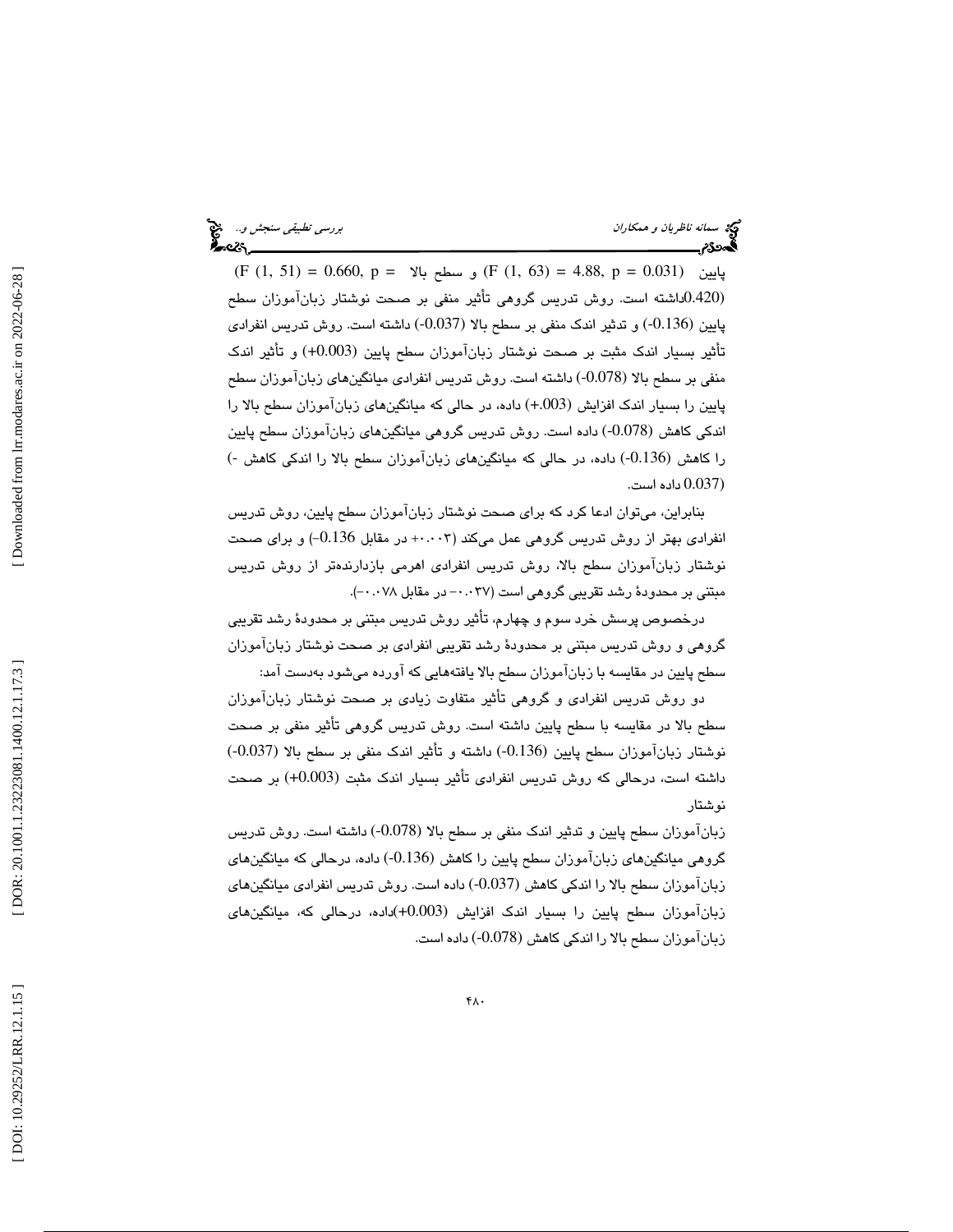بنابراين، ميتوان ادعا كرد كه روش تدريس مبتني بر محدود ة رشد تقريبي گروهي بر صحت نوشتار زبانآموزان سطح بالا (-0.037) اندك بازدارنده و براي زبانآموزان سطح پايين (0.136-) بازدارنده است. روش تدريس مبتني بر محدودهٔ رشد تقريبي انفرادي نيز بر صحت نوشتار زبانآموزان سطح بالا (-0.078) اندك بازدارنده، ليكن براي زبانآموزان سطح پايين بسيار اندك رشددهنده است (+0.003) .

#### . 7 نتيجه

بهطور خلاصه، دو نتيجهٔ اصلي از بحث ذكرشده اتخاذ ميشود:

۱. روش تدريس مبتني بر محدودهٔ رشد تقريبي انفرادي بر صحت نوشتار زبان|موزان سطح پايين تأثير مثبت و سازنده دارد و ٢. روش تدريس مبتني بر محدودهٔ رشد تقريبي گروهی بر صحت نوشتار هر دو سطح زباناموزان تاثیر منفی و مخرب دارد (برای سطح<br>پایینها مخربتر از سطح بالاهاست).

يافتههاي مذكور همراستا با نتايج مطالعات پيشين در حوز ة عملكردهاي ياربست ادر نواع مختلف روش تدريس مبتني بر محدود ة رشد تقريبي است ( ;1994 ,Lantolf & Aljaafreh Nassaji & Swain, 2010; Kozulin & Garb, 2002; Poehner, 2005; Ableeva, (. 2010; Alavi et al., 2012; Tajeddin & Tayebipour, 2012

همچنين، پژوهش حاضر ضمن تأكيد بر تأثير متفاوت زياد كاربست دو روش انفرادى و گروهي بر صحت نوشتار دو سطح بالا و پايين زبانآموزان بر ، ماهيت محدود ة رشد تقريبي افق جديدي افكند. همچنين ، يافتههاي پژوهش حاضر همراستا با نتايج پژوهشهاي پيشين درخصوص تكنيك ياربست انفرادي ، نوشتار كنفرانسي ( ;1994 ,Lantolf & Aljaafreh گروهي ياربست تكنيك و ) Nassaji & Swain, 2010; De Guerrero & Villamil, 1996 براساس الگوهای نوشتاری ( Baleghizadeh et al., 2011; Smit et al., 2013) است.

از انجا كه نتايج اين پژوهش بر تاثيرات ياربستى اختصاصى هر فرد متناسب با ميزان رشد محدودهٔ رشد تقریبیاش بر عملکرد نوشتاریاش تأکید دارد، در توافق با یافتههای تاجدین و طيبيپور (2015) است. همچنين، آنجا كه روش تدريس مبتنی بر محدودهٔ رشد تقريبي گروهي را برای صحت نوشتار نمرهٔ پایینها مخرب یافت، بهنوعی با نتایج پژوهش میرزاپور<sup>^°</sup> و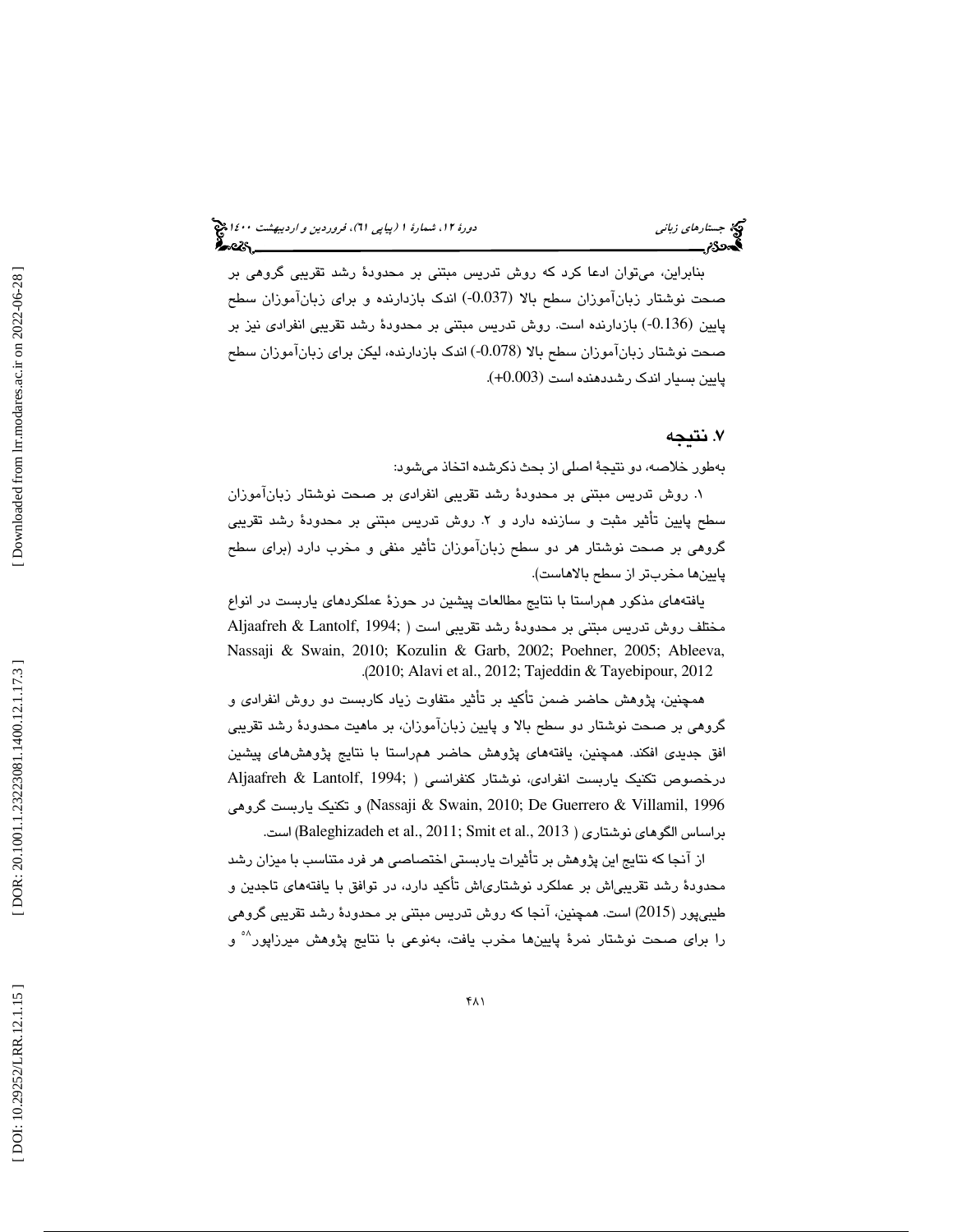همکاران (2015) مغاير است. آنها (2015) بدون توجه به سطح مهارت زبانآموزان، دريافتند كه گروه ياربست كل كلاسی بهتر از گروه ياربست انفرادی در مشخصههای چهارگانهٔ نوشتار (پيچيدگی واژگانی، روانی، صـحت گرامری و يکپارچگی) عمل میکند.

همچنين، يافتههاي پژوهش حاضر بهنوعي موافق با يافتهٔ آقاابراهيميان<sup>۹</sup>° و همکاران (2014) مبنی بر تأثیر متفاوت و زیاد ارزیابی پویا و سنتی بر کیفیت نوشتار زبانآموزان ایرانی است .

علاوه بر اين، پژوهش حاضر، همراستا با گوک و کلوگ<sup>۲۰</sup> (2007) که قابل اجرا بودن یاربست کل کلاسی را در مهارت گفتاری زبانآموزان از طریق تعاملات همکلاسی $\sim$ ور $^{\prime\prime}$  و مدرس،محور<sup>٦٢</sup> نشان دادند، قابل اجرا بودن ياربست كل كلاس*ي* را بهنوعي و البته، در مهارت نوشتاری تأیید میکند. همچنین، پژوهش حاضر با مقایسهٔ یاربست کل کلاسی (تکنیک بهکار رفته در گروه گروهي) با ياربست نوشتار كنفرانسي (تكنيک بهكار گرفته شده در گروه انفرادي) و مقايسهٔ تأثيرات اين دو نوع ياربست بر صحت نوشتار دو سطح بالا و پايين زبانآموزان ايراني ماهيت نويني از ياربست كل كلاسي را ارائه كرد.

پيامدهاي آموزشي اين پژوهش نيز زياد است. طراحان برنام ة درسي ميتوانند از اين دو نوع ياربست (مورد استفاده در دو نوع روش تدريس مبتني بر محدودهٔ رشد تقريبي فردي و گروهي) براي تنظيم كتب درسي بهره جويند. شايستگي اين دو نوع روش تدريس مبتني بر محدودهٔ رشد تقریبی از آن جهت است كه صحت نوشتار دو سطح بالا و پایین زبانآموزان ايراني زبان انگليسي را بهطور متفاوت و با توجه به ميزان محدودهٔ رشد تقريبي آنها با ارائهٔ روشي نوين براي شناخت هدايتشوندة ميزان اين محدوده، به چالش ميكشاند.

#### . پينوشت ها 8

- 1. Zone of Proximal Development (ZPD)
- 2. Test of English as a Foreign Language (TOEFL)
- 3. Institutional Testing Program (ITP)
- 4. Scaffolding
- 5. Meaningful contexts
- 6. Socio-Cultural Theory (SCT)
- 7. Vygotsky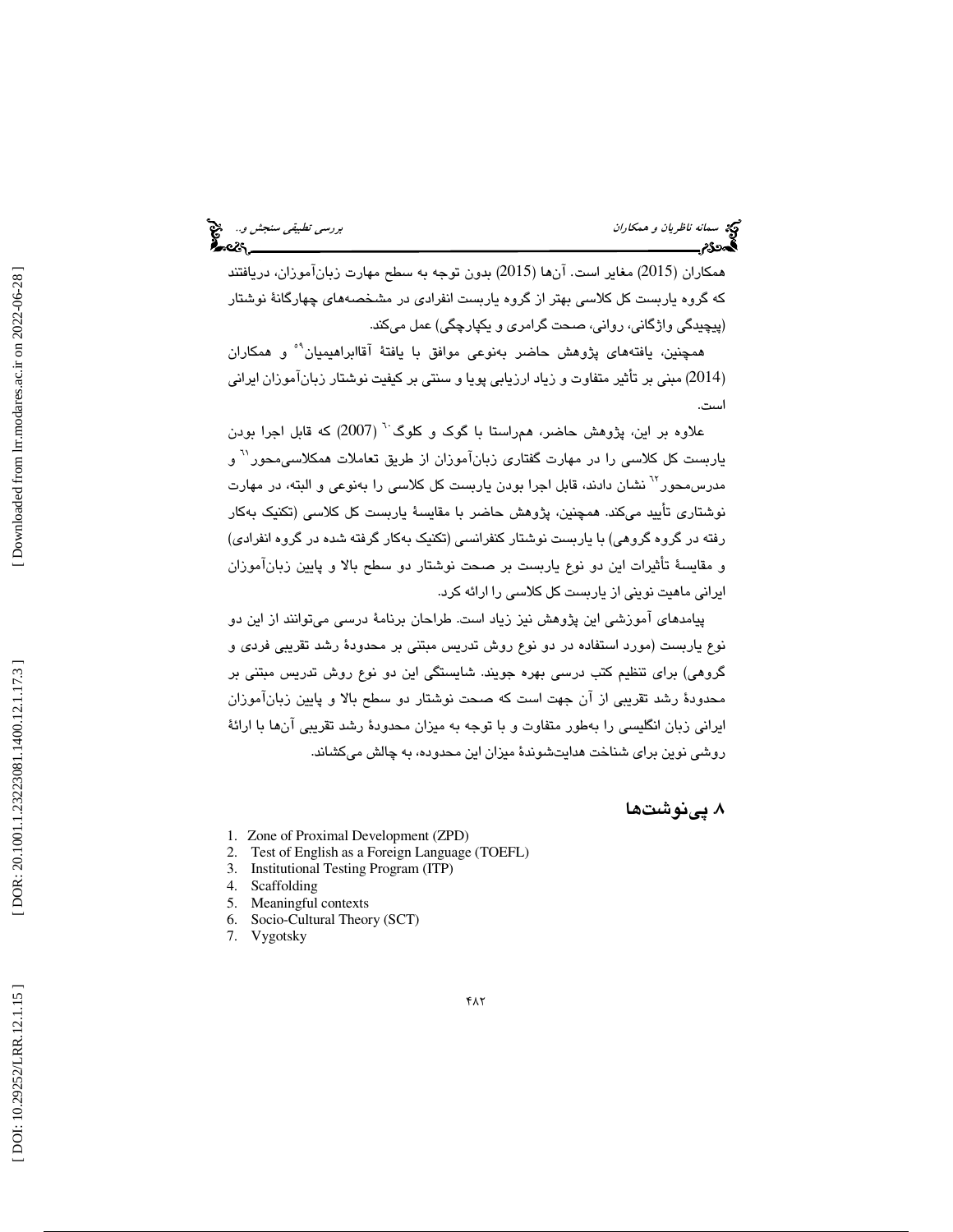(پياپي 61)، فروردين و ارديبهشت 1400 جستارهاي زباني دورة ،12 شمارة 1



- 8. Widdowson
- 9. Nassaji & Swain
- 10. Negotiated
- 11. Wood
- 12. Feedback
- 13. Shepard
- 14. Aljaafreh & Lantolf 15. Baleghizadeh
- 16. Debriefing
- 17. Lockhart & Ng
- 18. Mangelsdorf & Schlumberger
- 19. McGroarty & Zhu
- 20. Cooperative
- 21. Hapsari
- 22. Zhou
- 23. Complexity
- 24. Accuracy
- 25. Fluency
- 26. Dynamic Assessment
- 27. Concurrent
- 28. Cumulative
- 29. Miri
- 30. Azari & Pouyan
- 31. Jalili & Shahrokhi
- 32. Aghaebrahimian
- 33. Convenient sampling
- 34. Validity
- 35. Reliability
- 36. Criterion-referenced
- 37. Correlation
- 38. Raven`s Standard Progressive Matrices (SPM)
- 39. Kozulin & Garb
- 40. Task
- 41. Fernández Dobao
- 42. Birjandi & Daftarifard
- 43. Learning potential score (LPS)
- 44. High-structured
- 45. Low-structured
- 46. Rumisek & Zemach
- 47. Wigglesworth & Storch
- 48. Aljaafreh & Lantolf
- 49. Baleghizadeh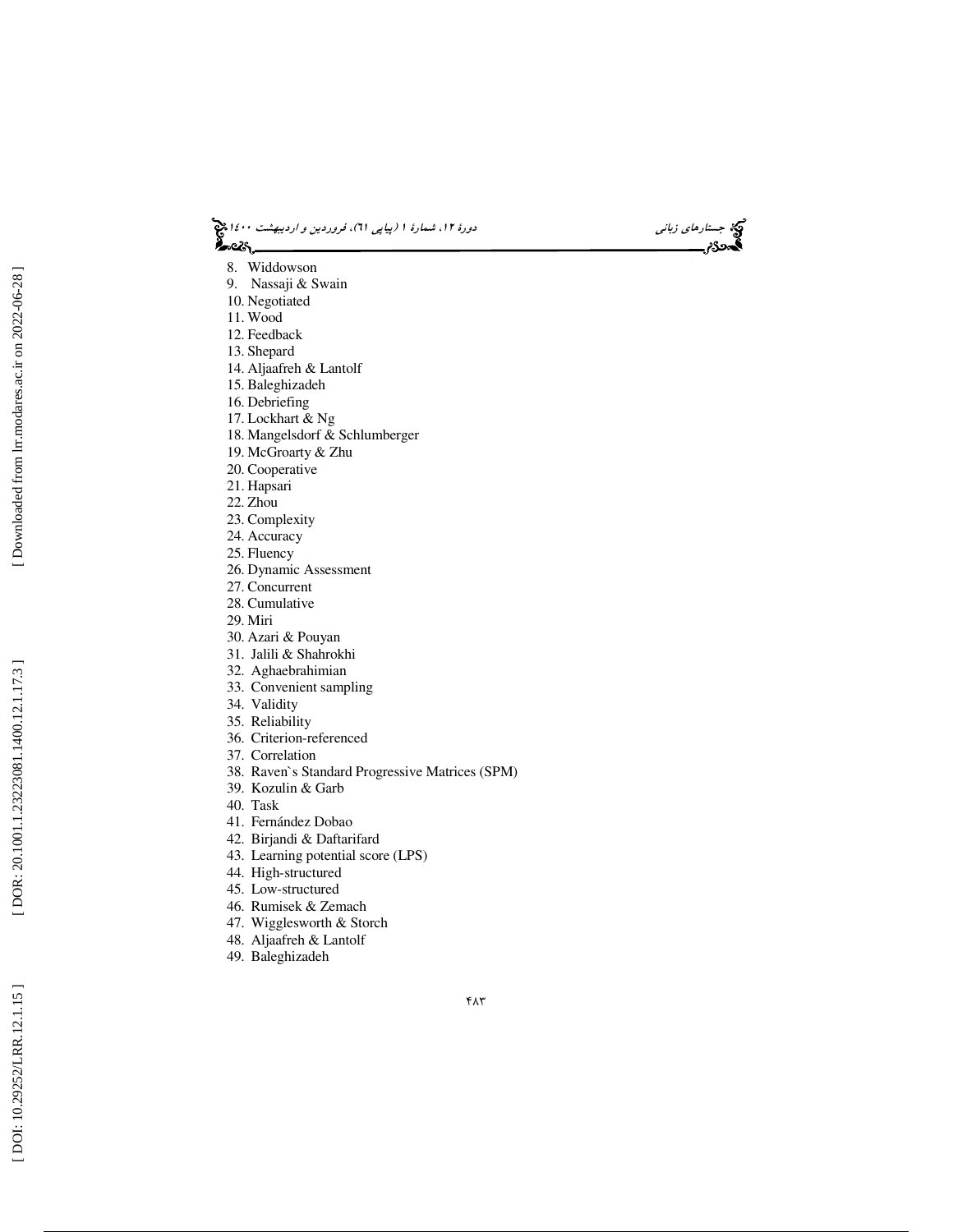

- 58. Mirzapour
- 59. Aghaebrahimian
- 60. Guk & Kellogg
- 61. Peer-led
- 62. Teacher-led

. 9 منابع

زارعي، عباس و همكار (1396). بررسي فراتحليلي تأثير شيوة آموزشي ژانر - مدار بر • پیشرفت میزان مهارت در نوشتار زبان انگلیسی. *جستارهای زبانی.* د۸، ش٥ (پیاپی ٤٠). صص۱۰۷–۱۳۷

#### **References**:

- Ableeva, R. (2010). Dynamic Assessment of Listening Comprehension in Second Language Learning. *Penn State University Libraries.* https://etda.libraries.psu.edu /catalog/11063
- Aghaebrahimian, A., Rahimirad, M., Ahmadi, A., Alamdari, J. (2014). Dynamic Assessment of Writing Skill in Advanced EFL Iranian Learners. *Elsevier Ltd*. https://doi.org/10.1016/j.sbspro.2014.03.389
- Alavi, S. M., Kaivanpanah, S., Shabani, K. (2012). Group Dynamic Assessment: An Inventory of Meditational Strategies for Teaching Listening. *Journal of Teaching Language Skills.*

http://jtls.shirazu.ac.ir/article\_370\_ed1de5b833f5a51c3c7c151f4631127c.pdf

• Aljaafreh, A., Lantolf, J. P. (1994). Negative Feedback as Regulation and Second Language Learning in the Zone of Proximal Development. *Modern Language*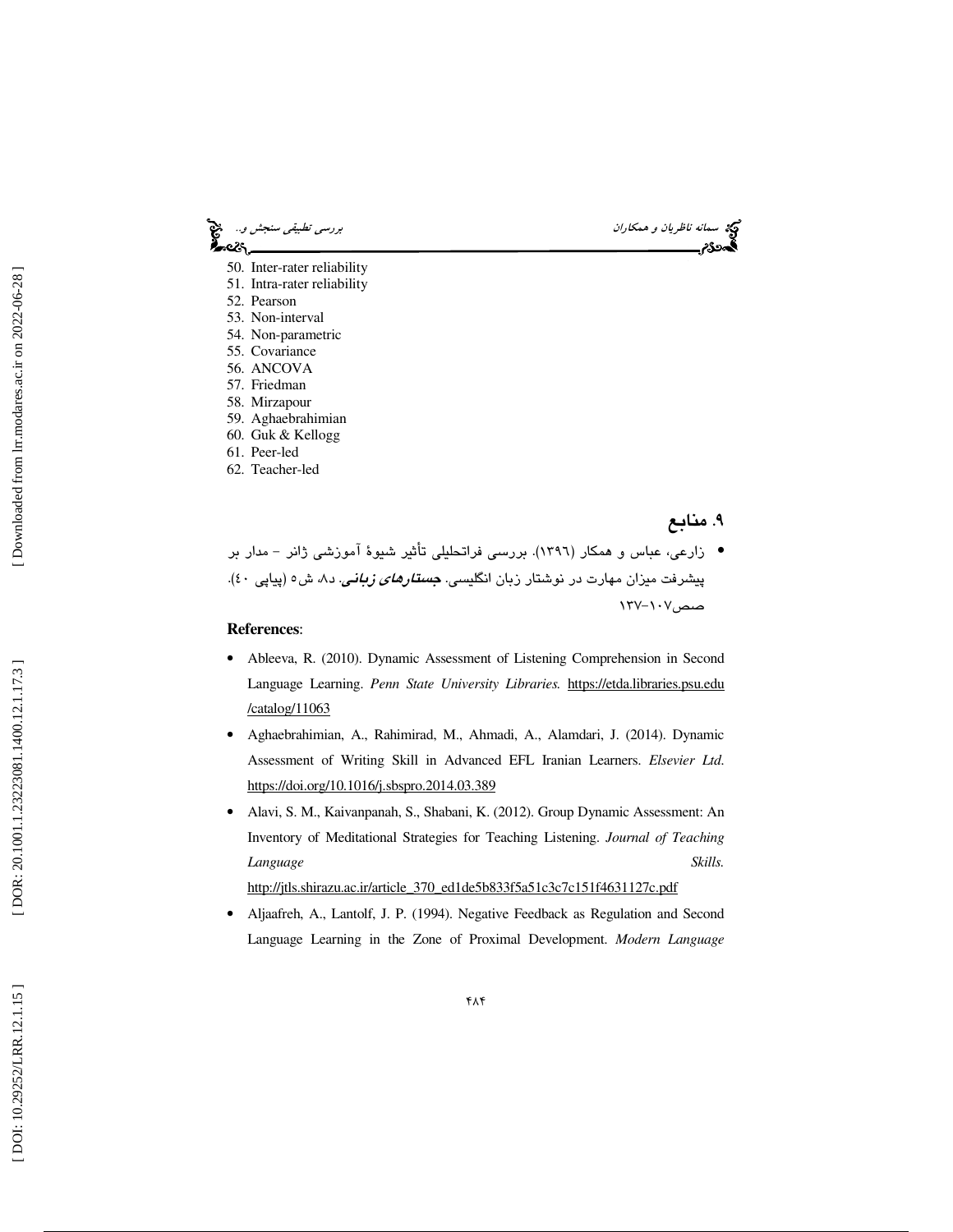## (پياپي 61)، فروردين و ارديبهشت 1400 جستارهاي زباني دورة ،12 شمارة 1

*Journal.* https://www.jstor.org/stable/328585

- Azari, T. M., Pouyan, A. (2016). The Effects of Peer-Mediated and Individual Writing Conditions on the Fluency, Complexity, and Accuracy of Iranian EFL Learners' L2 Writing. *Journal of Applied Linguistics and Language Research.*  https://pdfs.semanticscholar.org/fc39/d1630a38ad8019a3ce4730cad65ea1e36d27.pdf
- Baleghizadeh, S., Timcheh Memar, A., Timcheh Memar, H. (2011). A Sociocultural Perspective on Second Language Acquisition: The Effect of High-Structured Scaffolding vs. Low-Structured Scaffolding on the Writing Ability of EFL Learners *. Reflection on English Language Teaching.* http://nus.edu.sg/celc/research/books/ relt/vol10/43to54-baleghizadeh.pdf
- Birjandi, P., Daftarifard, P. (2011). Potential Predictability of ZPD of Children's Cognitive Development. *Broad Research in Artificial Intelligence and Neuroscience (BRAIN).* www.edusoft.ro/brain/index.php/brain/article/download/198/326
- Byrd, D. (2008). Practical Tips for Implementing Peer Editing Tasks in the Foreign Language Classroom. *Willey Online Library.* https://doi.org/10.1111/j.1944- 9720.2003.tb02125.x
- Connor, U., Mbaye, A. (2002). Discourse Approaches to Writing Assessment. *Annual Review of Applied Linguistics.* Cambridge University Press. https://scholarworks.iupui.edu/bitstream/handle/1805/2661/Connor\_Discourse\_Appr oaches.pdf
- De Guerrero, M. C. G., Villamil, O. S. (1996). Peer Revision in the L2 Classroom: Social-Cognitive Activities, Mediating Strategies, and Aspects of Social Behavior. *Journal of Second Language Writing. Elsevier.* https://doi.org/10.1016/S1060- 3743(96)90015-6
- Ellis, R. (2003). *Task-Based language learning and teaching.* Oxford University Press.
- Fernández Dobao, A. (2012). Collaborative writing tasks in the L2 classroom: Comparing group, pair, and individual work. *Journal of Second Language Writing.*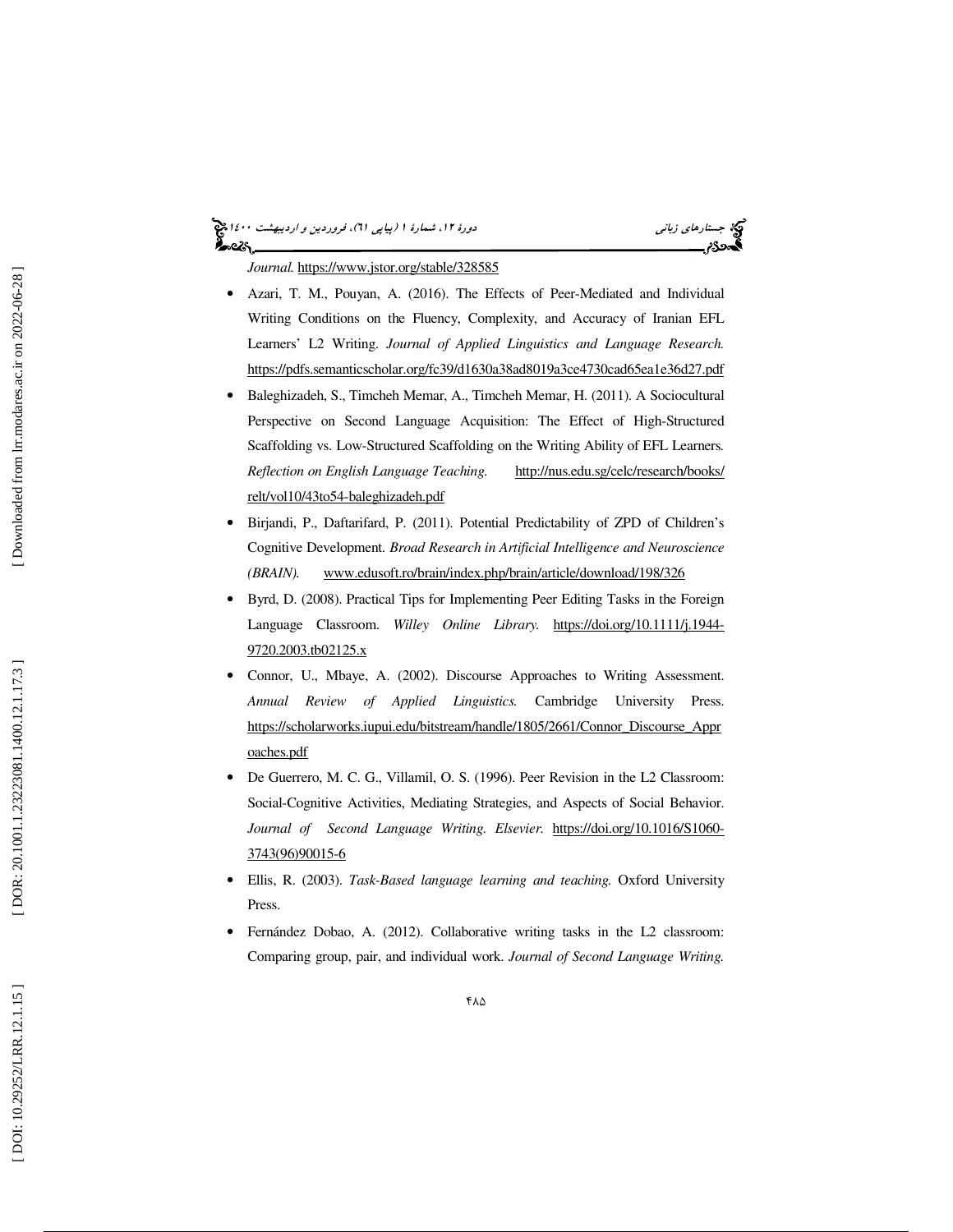### —ેલ્લે,

سمانه *ناظريان و همكاران به همكاران بررسي تطبيقي سنجش و..*<br>**بررسي تطبيقي سنجش و...**<br>**بهدودیم بررسي بررسي بررسي الله است.** 

*Elsevier.* https://doi.org/10.1016/j.jslw.2011.12.002

- Ferris, D. (1999). The case for grammar correction in L2 writing classes: A response to Truscott. *Journal of Second Language Writing. Elsevier.* https://doi.org/10.1016/ S1060-3743(99)80110-6
- Gregersen, T. S. (2003, December 31). To err is human: A reminder to teachers of language-anxious students. *Foreign Language Annals.* https://doi.org/10.1111 /j.1944-9720.2003.tb01929.x
- Guk, L., Kellogg, D. (2007). The ZPD and whole class teaching: Teacher-led and student-led interactional mediation of tasks. *Language Teaching Research.* https://doi.org/10.1177/1362168807077561
- Hapsari, A. S. (2011, November 1). The use of roundtable technique to improve students' achievement in writing hortatory exposition text. *Theory and Practice in Language Studies* http://lib.unnes.ac.id/6829/1.haspreviewThumbnailVersion /7894.pdf.
- Housen, A. K. (2009). Complexity, accuracy, and fluency in second language acquisition. *Applied Linguistics* https://doi.org/10.1093/applin/amp048
- Jalili, H. M., Shahrokhi, M. (2017). Impact of Collaborative Writing on the Complexity, Accuracy, and Fluency of Iranian EFL Learners' L2 Writing. *Journal of Applied Linguistics and Language Research.* https://pdfs.semanticscholar .org/0609/3d880069ea4007ed089cb3cb5c95f586ae1f.pdf
- Kepner, C. (1991). An Experiment in the Relationship of Types of Written Feedback to the Development of Second-Language Writing Skills. *The Modern Language Journal.* https://www.jstor.org/stable/328724
- Kozulin, A., Garb, E. (2002, February 1). Dynamic Assessment of EFL Text Comprehension. *School Psychology International.* https://doi.org/10.1177/ 0143034302023001733
- Lockhart, C. N. (1995). Analyzing talk in peer response groups: stances, functions and content. *Language Learning*. https://doi.org/10.1111/j.1467-1770.1995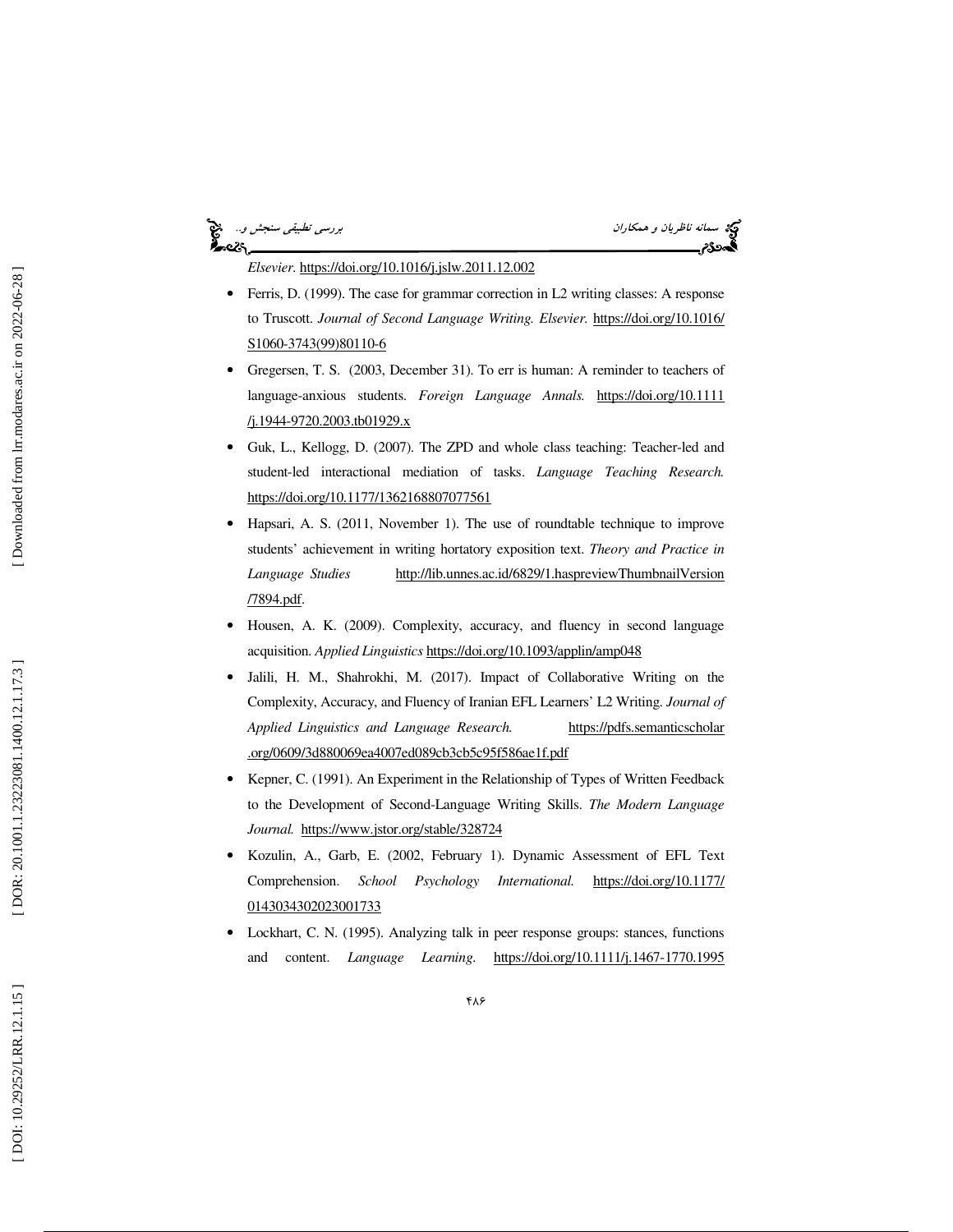# (پياپي 61)، فروردين و ارديبهشت 1400 جستارهاي زباني دورة ،12 شمارة 1

.tb00456.x

- Mangelsdorf, K., Schlumberger, A. (1992). ESL student response stances in a peerreview task. *Journal of Second Language Writing.* https://doi.org/10.1016/1060- 3743(92)90005-A
- McGroarty, M.E., Zhu, W. (I 997). Triangulation in classroom research: a study of peer revision. *Language Learning.* https://doi.org/10.1111/0023-8333.11997001
- Miri, M., Alibakhshi, G., Kushki, A., Bavarsad, S. P. (2017). Going beyond One-to-One Mediation in Zone of Proximal Development (ZPD): Concurrent and Cumulative Group Dynamic Assessment. *Eurasian Journal of Applied Linguistics.* https://doi.org/10.32601/ejal.461025
- Mirzapour, F., Ahangari, S., & Saeidi, M. (2015, May 21). Individual vs. Whole Class Scaffolding and second Language Writing. *DU Journal, Humanities and Social Sciences.* http://dujournals.eu.pn/Special-issues/
- Nassaji, H., Swain, M. (2010). A Vygotskian perspective on corrective feedback in L2: The effect of random versus negotiated help on the learning of English articles. *Language Awareness.* https://doi.org/10.1080/09658410008667135
- Poehner, M.E. (2005). Dynamic Assessment of Oral Proficiency Among Advanced L2 Learners of French. *Penn State University Libraries.* https://etda.libraries.psu.edu /catalog/6627
- Raven, J. R. (1998). Manual for Raven's progressive matrices and vocabulary scales. Section 1, General overview: introducing parallel versions of the CPM and SPM together with a more powerful version of the SPM (SPM plus). *Oxford Psychologists*. https://trove.nla.gov.au/version/217571396
- Richards, J. C., Renandya, W. A. (2010). *Methodology in language teaching: An anthology of current practice.* Cambridge University Press. https://doi.org/ 10.1017/CBO9780511667190
- Rumisek, L.A., Zemach, D.E. (2005). *Academic writing from paragraph to essay.* Macmillan Education.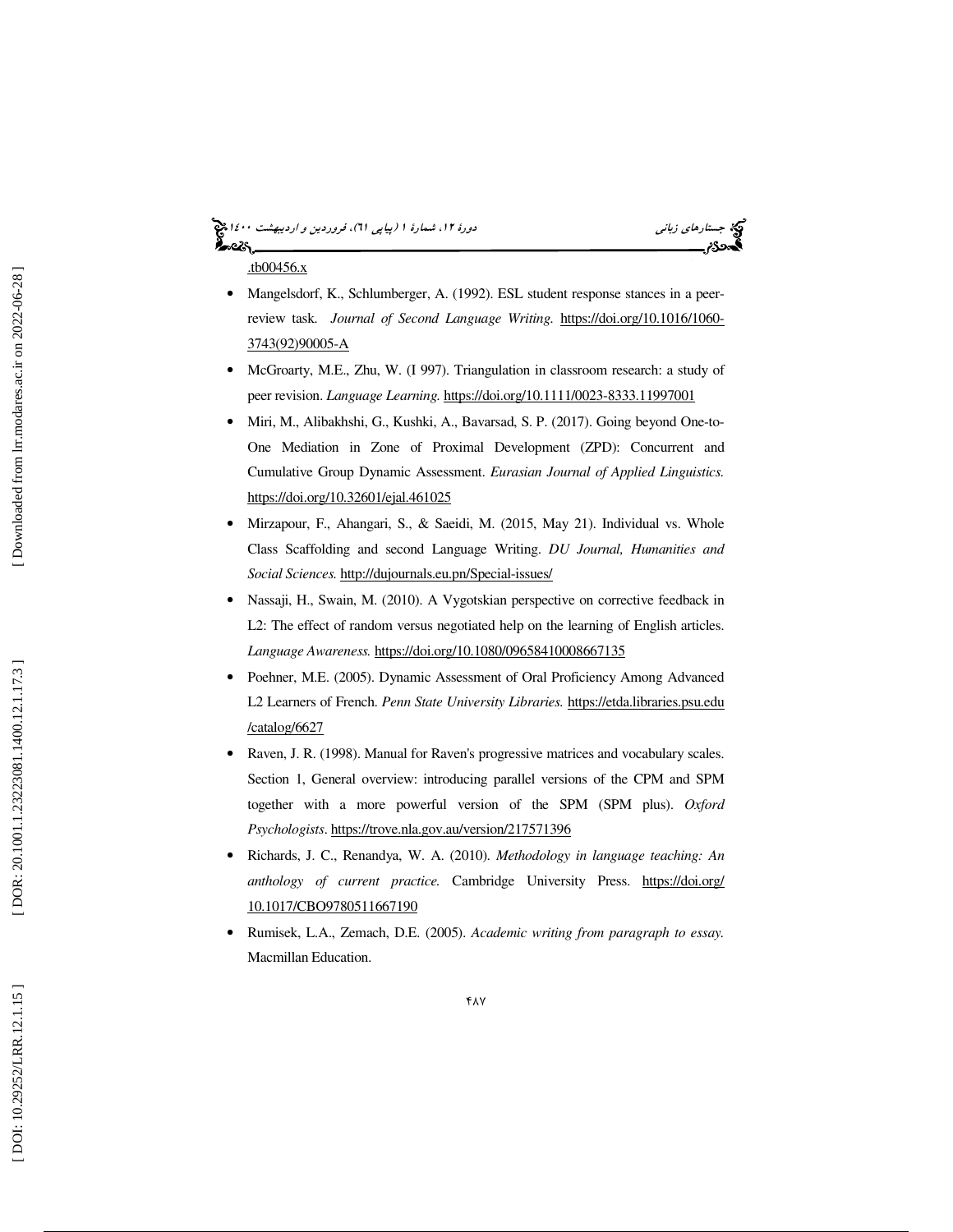### ક્ટિક,

سمانه ناظريان و همكاران بررسي تطبيقي سنجش و..<br>المجموع

- Shepard, L.A. (2005). The Role of Assessment in a Learning Culture. *Educational Researcher.* https://doi.org/10.3102/0013189X029007004
- Skehan, P., & Foster, P. (1996). The influence of planning and task type on second language performance. Studies in Second Language Acquisition. Cambridge University Press. https://doi.org/10.1017/S0272263100015047
- Skehan, P., & Foster, P. (1999, July 1). The influence of source of planning and focus of planning on task-based performance.The influence of task structure and processing conditions on narrative retellings. Language Learning. Willey Online Library. Retrieved from https://doi.org/10.1111/1467-9922.00071
- Smit J., Eerde H. A. A., Bakker A. (2013). A conceptualization of whole-class scaffolding. B*ritish Educational Research Journal.* https://doi.org/10.1002/berj.3007
- Tajeddin, Z., Tayebipour, F. (2012). Dynamic assessment of EFL learners acquisition of request and apology. *The Journal of Teaching Language Skills.* http://doi.org/10.22099/jtls.2012.499
- Tajeddin, Z., Tayebipour, F. (2015). Interface between L2 learners' pragmatic performance, language proficiency, and individual/Group ZPD. *Applied Research on English language.* http://doi.org/10.22108/are.2015.15495
- Truscott, J. (1996). The Case Against Grammar Correction in L2 Writing Classes. *Language Learning. Willey Online Library.* https://doi.org/10.1111/j.1467- 1770.1996.tb01238.x
- Truscott, J. (1999). The case for "the case against grammar correction in L2 writing classes": A response to Ferris. *Journal of Second Language Writing. Elsevier.* https://doi.org/10.1016/S1060-3743(99)80124-6
- Van Der, S., Rachel, R. (2002). Scaffolding as a Teaching Strategy. *Adolescent Learning and Development.* https://pdfs.semanticscholar.org/4cca/0aa813c2 b329e309721bffe4c30613416bb5.pdf
- Vygotsky, L. S. (1978). Mind in Society: The development of higher psychological processes. *Harvard University Press.* http://doi.org/10.2307/j.ctvjf9vz4